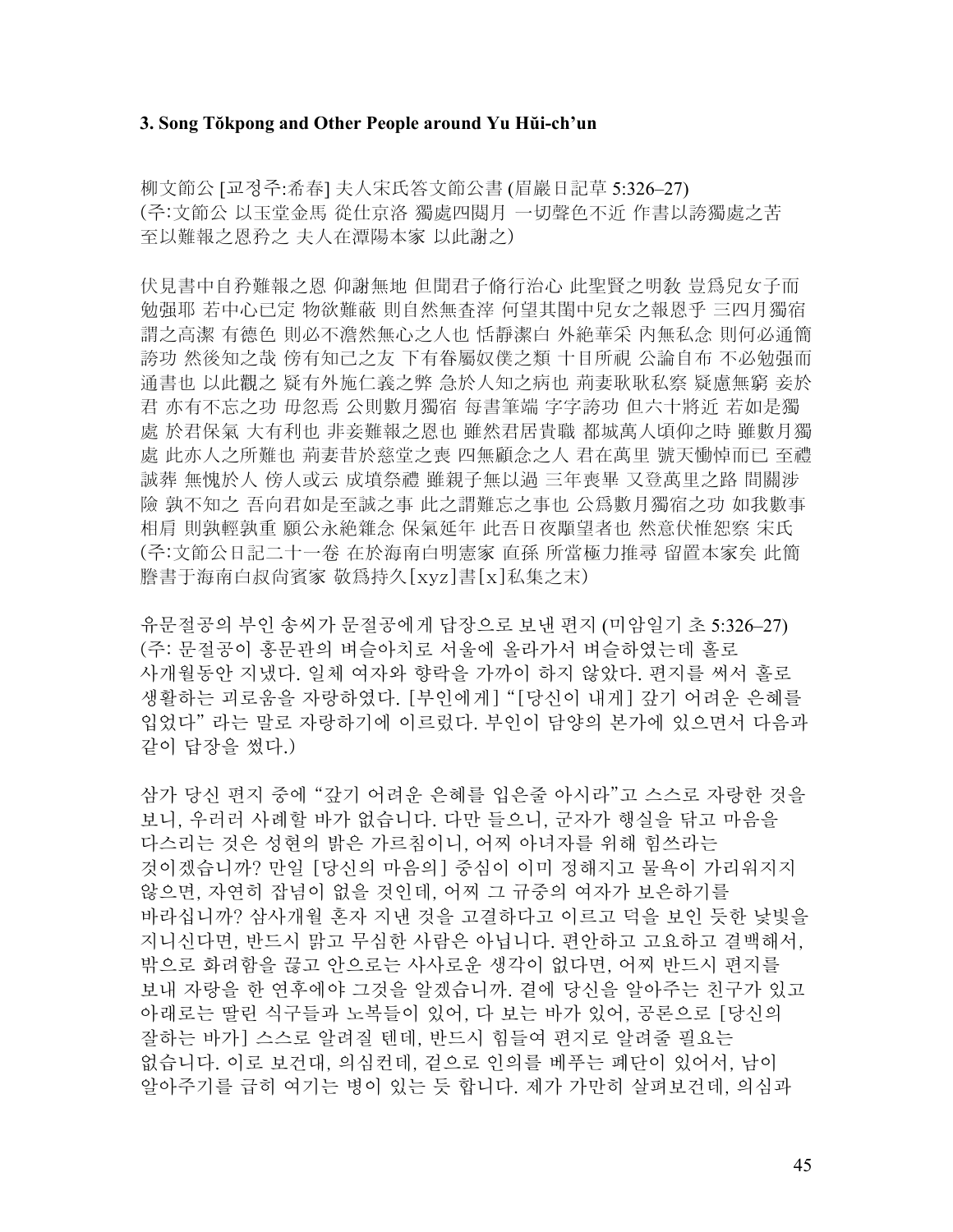염려가 끝이 없습니다. 저도 당신이 잊지 못할 공이 있으니 소홀이 여기시 마십시요. 당신은 수개월 혼자 지내시면서 매번 붓 끝의 글자마다 공을 자랑하여 쓰셨는데, 다만 [그대는] 육십이 장차 가까우신데 만일 이렇게 혼자 생활 하신다면 당신의 기를 보호하는데 큰 이로움이 있는 것이지, 저에게 갚기 어려운 은혜를 베푸는 것은 아닙니다. 비록 그러하나, 당신이 고귀한 직책을 갖고 계시면서 도성의 많은 사람이 우러러보는 즈음에, 수 개월 혼자 계시는 것도 역시 사람들이 어렵게 여기는 바이기는 합니다. 저는 전에 시어머님 상을 당했을 때 사방에 돌아보고 생각해주는 사람이 없었고, 당신은 만리 밖에 계시며 하늘을 향해 울부짖고 통곡하고 슬퍼할 뿐이었습니다. 저는 지극한 예로 장사를 지내서 다른 사람에게 부끄럼 없이 했습니다. 곁에 있는 사람들이 말하길, 산소를 쓰고 제사 지내는 예를 친자식이라도 더 잘할 수는 없다고 했습니다. 삼년상을 마치고, 또 만리길에 올라 재를 넘고 험한 길을 지나 [당신을 찾아간 것을] 누가 알지 못하겠습니까? 제가 당신을 향해 이같이 지성을 다한 이것은 잊지 못할 일이라고 하겠습니다. 당신이 수개월간 홀로 계신 그 공을 나의 이 몇가지 [수고한] 일과 서로 비교해 본다면 어느 것이 더 가볍고 어느 것이 무겁겠습니까? 바라건대 당신께서 영원히 잡념을 끊어버리시고 기를 보호하셔서 오래 사시기를 바랍니다. 이것이 제가 밤낮으로 크게 바라는 것입니다. 그러한 나의 뜻을 이해하고 살펴주기를 엎드려 바랍니다. 송씨 드림 (문절공의 일기 21 권은 해남의 백명헌 댁에 있다. 직계 후손은 힘을 다해 찾아와서 본가에 보관하도록 해야할 것이다. 이 편지는 해남의 숙부 백상빈의

댁에서 베껴온 것인데 [xyz] 삼가 오랫동안 전하기 위해 문집의 끝에 써둔 것이다.)

Madam Song's Reply Letter to Her Husband Yu Hŭi-ch'un, Lord of Letters and Royalty (*Miam ilgi ch'o*, 5:326–27)

(Note: When Yu Hŭi-ch'un had a post in Seoul as fifth counselor of the Office of the Special Counselors, $<sup>1</sup>$  he lived there alone for four months. He did not indulge in sensual</sup> pleasures, and wrote a letter [to his wife] boasting of the difficulty of living alone, to the point of exalting it as a favor that would be difficult [for his wife] to repay. His wife was at their home in Tamyang and wrote this in reply.) $^{2}$ 

<sup>&</sup>lt;sup>1</sup> "Oktang Kŭmma" 玉堂 金馬 (Golden Horse Gate of the Jade Hall) refers to a Handynasty institution. One would pass through the Golden Horse Gate to get to the Jade Hall, which was similar in function with Chosŏn's Hongmun'gwan (Office of Special Counselors).

<sup>2</sup> The identical letter is recorded in the entry of 1570/6/12 in *Miam ilgi ch'o*, 2:292–93. Thus we know that Yu Hŭi-ch'un at the time was fifty-eight years old. After jotting down his wife's letter, he commented that he was very impressed by it because it was wellintended. Yet in a later entry of 1571/12/2 (*Miam ilgi ch'o*, 3:212), when he and his wife were together, Yu chastised her because her letter had apparently hurt his feelings.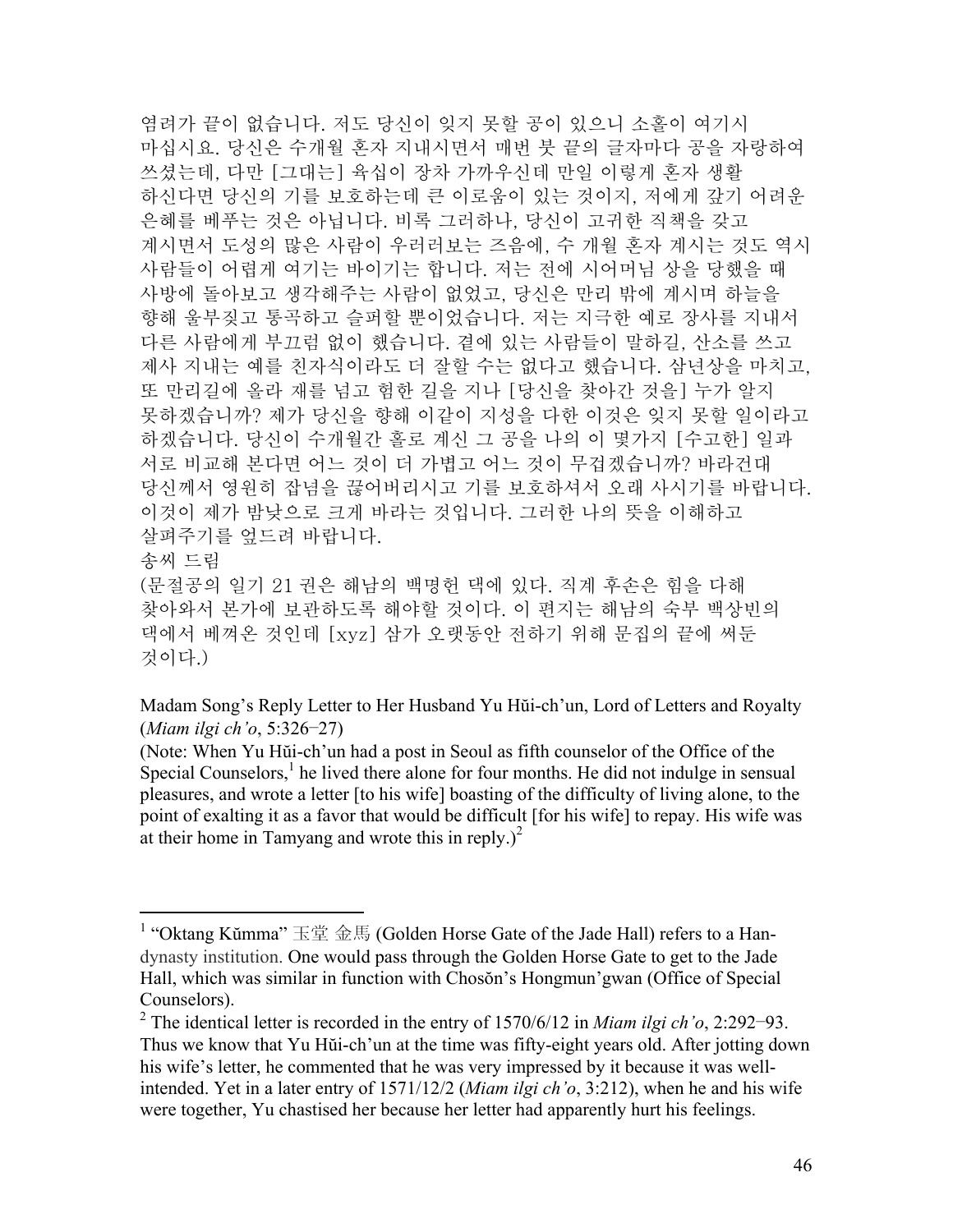Humbly, I read in your letter boasting that this [Yu's abstinence for a few months] was a kindness difficult to be repaid, and so with gratitude I look up to you to the extreme. I have heard, however, that the scholar-gentleman [is supposed to] cultivate his behavior and restrain his mind. This is the enlightened teaching of the sages. How is it that you strive so diligently to do this for my sake, then? If your mind was already settled, and you could prevent material desires from leading you astray, then, naturally, there would be no miscellaneous thoughts. How can you expect a woman like me, in the inner quarters, to show gratitude? [You] call sleeping alone for three or four months a lofty and pristine act and are pretentious about being virtuous. If that is the case, you are not necessarily a man of no desire. If you [lived in] serenity and austerity, turning away from sensuality from without and ridding yourself of selfish desires from within, then would I know about that only after you sent this letter boasting of your merits? Accompanying you are the closest of friends and serving you are members of your family, servants, and slaves. [What you do] is seen by many eyes, and your public reputation will be built on its own accord. There was no need to force it by sending this letter. Looking at this, I suspect you may have the bad habit of "showing off your benevolence and righteousness" and the afflictions of rushing to have others know. I, your humble wife, have considered this carefully, and my suspicions and worries are boundless. Your wife has to you, my husband, merits that should not be forgotten—you must not neglect this! While living alone for several months, you boasted of it in every character of each of your letters. Yet you are nearly sixty years of age. If you live alone like this, it becomes a great benefit [to your health,] for you could preserve your inner energy (*ki*). This is not a grace that is difficult for me to repay. I admit that people might think it difficult to sleep alone for several months when you have an esteemed post and thus many people in Seoul looking up to you. As for me, when your mother passed away, no one anywhere was able to help me make the [funeral] arrangements. You were at a great distance; all you could do was call out in sorrow to Heaven. Meanwhile, I completed arrangements for the funeral as well as for the mourning rites with propriety, so that I had no shame before others. People who were around me said that, for arranging the funeral and mourning rituals, her own son would not have been able to do better than I did. After completing three years of mourning, I took the road to you, climbing passes and traversing rough paths. Everyone knows about this. I think this devotion to you can be said to be unforgettable. If you compare my ordeals with the many months you spent alone, which can be said to weigh more? Which less? I hope that you will not get distracted and will protect your inner energy [so that you] live a long life. This is my wish day and night. With this, I beg your consideration, your wife.

(Note: The twenty-first volume (*kwŏn*) of *Miam ilgi* is at Paek Myŏng-hŏn's house in Haenam. The direct descendants [of Miam] must strive to retrieve them, and should store them at Miam's ancestral home. I copied this letter which was kept at Uncle Paek Sangbin's home [xyz] in order to preserve this for a long time; I insert this at the end of Miam's collected works.)

-------------------------------------

斲石文序 (주:辛未年七月) (眉巖日記草 5:319)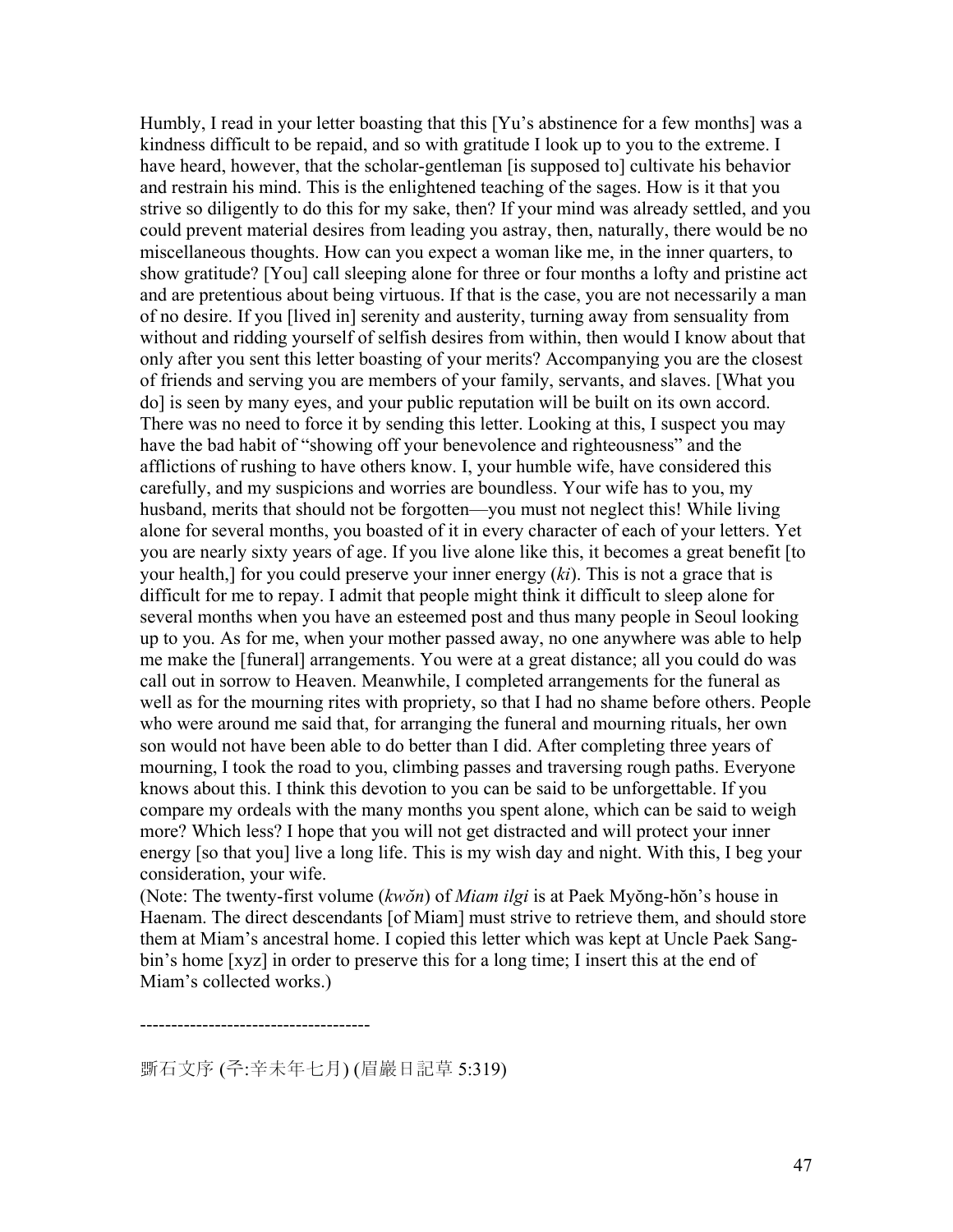眉岩 謫居鍾山 十有九年 嘉靖乙丑 [교정주:明宗二十年] 季冬 蒙上恩 丙寅春 量移于恩津 余亦陪還同寓 十生九死之餘 唯所望者 立碣石於先塋之側 而石之品好者 莫過於此縣之所産 卽招石工 給價以貿 載船以送 置海南之海上 隆慶元年丁卯 [교정주:明宗二十二年] 冬 眉岩 以弘文校理 掃墳還鄕 始曳運于秋城 而人力單弱 未得斲立 辛未 [교정주:宣祖四年二月] 春 適除[x]此道監司 庶幾得副宿願 中心慆慆 監司 長於除弊 不顧私事 而簡余曰 必須私備而後成 余忘其拙 而作此文 冀家翁感悟而扶助 又以貽夫後雲仍也

착석문 서문 (1571 년 7 월) (미암일기초 5:319) 미암이 종산에 유배 생활을 십구년간 하다가 가정 을축년 (1565) 겨울 12 월에 임금의 은혜를 입어 병인년 (1566) 봄에 정상이 참작되어 은진으로 유배지가 옮겨졌다. 나도 역시 같이 모시고 돌아와 함께 지냈다. 갖은 고생을 다한 나머지에 오직 내가 바라는 것은 아버님 무덤의 곁에 묘갈석을 세우는 것이었다. 돌의 품질이 좋은 것이 이 현(은진)에서 나는 것보다 좋은 것이 없어서, 석공을 바로 불러서 값을 주고 갈석을 사들여서 배에 실어 보내어 해남의 바다가에 갖다두었다. 1567 년 겨울에 미암이 홍문관 교리가 되어 성묘하러 고향에 돌아와서 비로소 갈석을 추성(담양의 옛이름)으로 끌어 옮겨왔다. 그러나 인력이 모자라 새겨서 세우지 못하였다. 1571 년 봄에 마침 전라도 감사로 제수되어서 나의 오래된 소망이 거의 이루어 질 것으로 생각하여 마음이 부풀어 있었다. 감사는 폐단을 없애는데 주력하고 사사로운 일을 돌볼수 없으므로 나에게 편지를 쓰기를, "반드시 사적으로 준비해서 나중에 이루어야 한다"고 했다. 그러나 나는 나의 졸렬함을 잊고 이 글을 작성하였다. 가옹께서 깨달아 도와주기를 바라고 또 그 후손에게 미칠수 있기를 바란다.

Preface [by Madam Song] to the Letter [to Her Husband Yu Hŭi-ch'un] on the Chiseling of a Headstone (Seventh lunar month of 1571) (*Miam ilgi ch'o*, 5:319)

Miam (Yu Hŭi-ch'un) had been living in exile at Chongsŏng (in Hamgyŏng Province) for nineteen years when, deep in the winter of 1565, he received the king's grace, then subsequently had his exile moved to Ŭnjin in the summer of 1566. I, too, moved there and took up temporary residence with him. During these precarious times, the only thing I desired was to be able to place a headstone next to my father's tomb. Among highquality stones, none surpasses those produced in this county [of Ŭnjin]. Therefore I employed the service of a stonemason and bought the stone, and had the stone shipped to and stored near the shores of Haenam.<sup>3</sup> In the winter of 1567, Miam was appointed fifth counselor in the Office of Special Counselors (Hongmun'gwan Kyori), and so he returned home to report the promotion to his dead ancestors. We started to have the headstone pulled to Tamyang, but we were too few in number and our effort so weak that we could not finish chiseling and erecting the stone. In spring of 1571, Miam was finally

1

 $3$  See Chapter 2 for a few entries describing how this stone was shipped from Unjin to Haenam.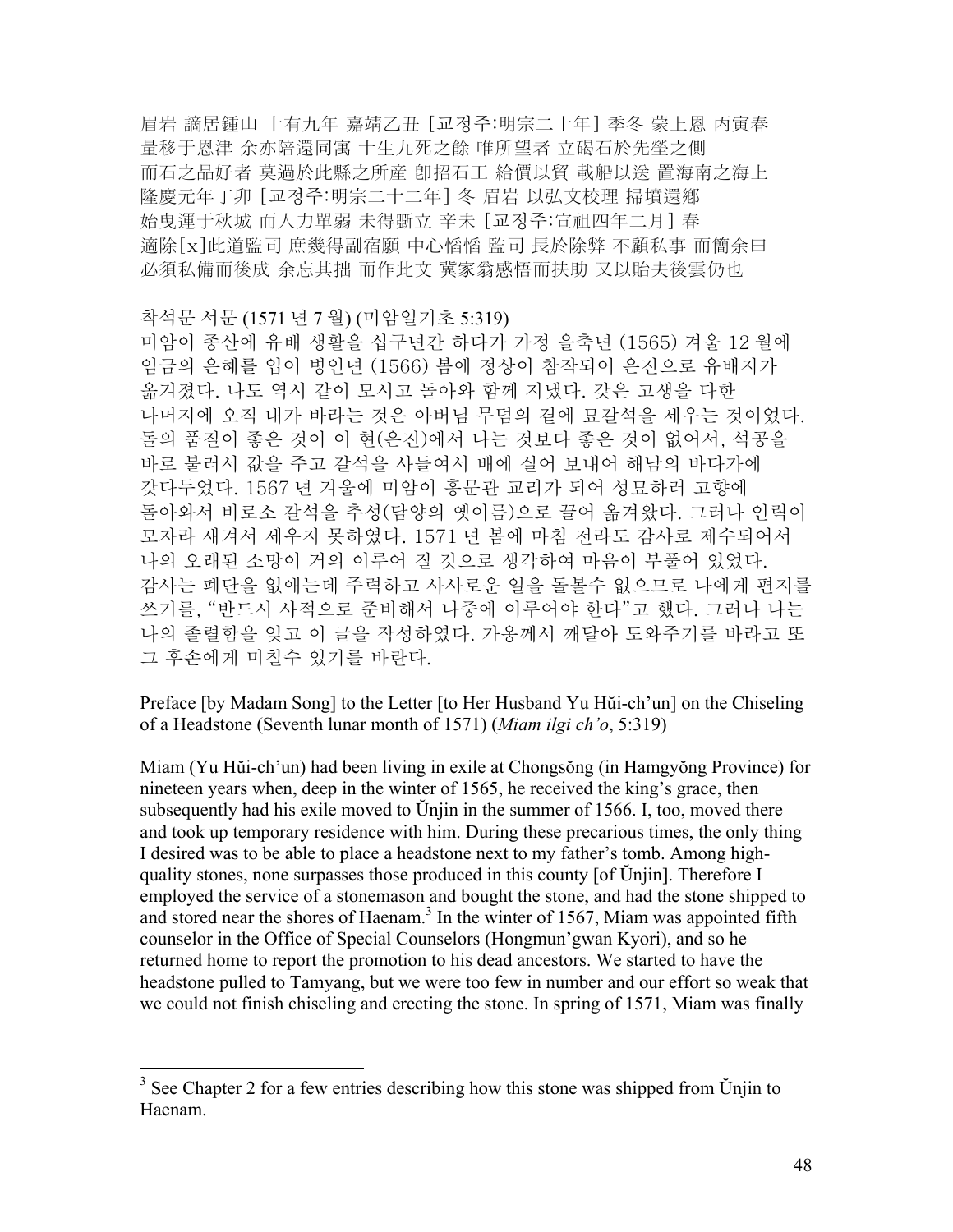appointed governor of Chŏlla Province, $4$  a position that I thought would enable me to fulfill my long-held desire, and so I was truly ecstatic in my heart. As a governor, he excelled in eliminating vice, but he failed to look after his own personal affairs. In a letter, he said, "You must prepare for private funds and then complete [the headstone]." Well, excuse my meager brain, but I am writing this letter in the hope that the master of the house sympathizes with my situation and will get me assistance, and also to enlighten our descendants generation after generation.

### 斲石文 (眉巖日記草 5:319–21)

-------------------------------------

天地萬物之類 惟人最貴者 立聖賢明敎化 行三綱五倫之道也 然自千千萬萬古而來 能勇而行之者蓋寡 是故人苟有追孝父母至誠之心 而力不足以遂願者 則仁人君子 莫不愓然留念而欲救之 妾雖不敏 豈不知綱領乎 孝親之心 追古人而從之 君今守二 品之職 追贈三代 余亦從古禮而得叅 先靈九族 咸得其歡 此必先世積善陰功之報也 然吾獨耿耿不寐 拊心傷懷者 昔我先君 常語子等曰 吾百歲之後 須盡誠立石於墓側 之言 洋洋在耳 迨未得副吾親之願 每念及此 哀淚滿眶 此足以致仁人君子動心處也 君抱仁人君子之心 操救窘拯溺之力 而簡余曰 私備於同腹 而吾當以佐其外云 此獨 何心 得非惡累淸德而然耶 等差妻父母而然耶 偶然不察而然耶且家君 自君東來之 三日 見琴瑟百年之句 自以爲得賢壻 而矢喜欲狂 君必記憶 況君我之知音 自比蚷蛩 而偕老 不過費四五斛之米 工可訖功 而厭煩至此 痛憤欲死 經曰 觀過知仁 聞者必 不以此爲過也 公遵前修之明敎 雖至微之事 盡善盡美 求合於中道 今何固滯不通 如 於陵仲子耶 昔范文正公 以麥舟 救友人之窘 大人之處事何如耶 私備同腹之意 有大 不可者焉 或有寡婦僅能支保者 或有窮不能自存者 非但不能收備 必起怨悶之心 禮 云 稱家之有無 何足誅哉 若私家可辦之力 則以余之誠心 業已爲之久矣 豈必苟請於 君耶 且君在鍾山萬里之外 聞吾親之歿 惟食素而已 三年之內 一未祭奠 可謂報前日 款接東床之意耶 今若掃厭煩 而勉救斲石之役 則九泉之下 先人哀感 欲結草而爲報 矣 我亦非薄施而厚望於君也 姑氏之喪 盡心竭力 葬以禮祭以禮 余無愧於爲人婦之 道 君其肯不念此意耶 君若使我 不遂此平生之願 則我雖死矣 必不瞑目於地下也 此 皆至誠感發 字字詳察 幸甚幸甚

# 착석문 (미암일기초 5:319–21)

1

천지 만물의 중에서 사람이 가장 귀하다는 것은 성현이 있어서 교화를 밝히고 삼강오륜의 도를 행하기 때문입니다. 그러나 오랜 세월 이래로 용기 있게 능히 행하는 자는 대개 적었습니다. 그러므로 사람이 진실로 부모에게 지극한 정성으로 소급해 효도하는 마음이 있더라도 힘으로는 원하는 바를 달성하지 못함이 있는 즉, 인인군자들이 슬프게 유념해 두어서 구제하고 싶어하지 아니함이 없는 것입니다. 첩이 비록 아둔하나 어찌 그런 [삼강오륜의 윤리]강령을 모르겠습니까. 부모에게 효도하고 싶은 마음을 옛 사람을 따라서 해보려고 합니다. 당신께서 지금 이품의 관직에 계시고 삼대를 (부, 조, 증조)

<sup>4</sup> He was appointed governor of Chŏlla Province on 1571/2/4. See 1571/2/11 (*Miam ilgi ch'o*, 3:31).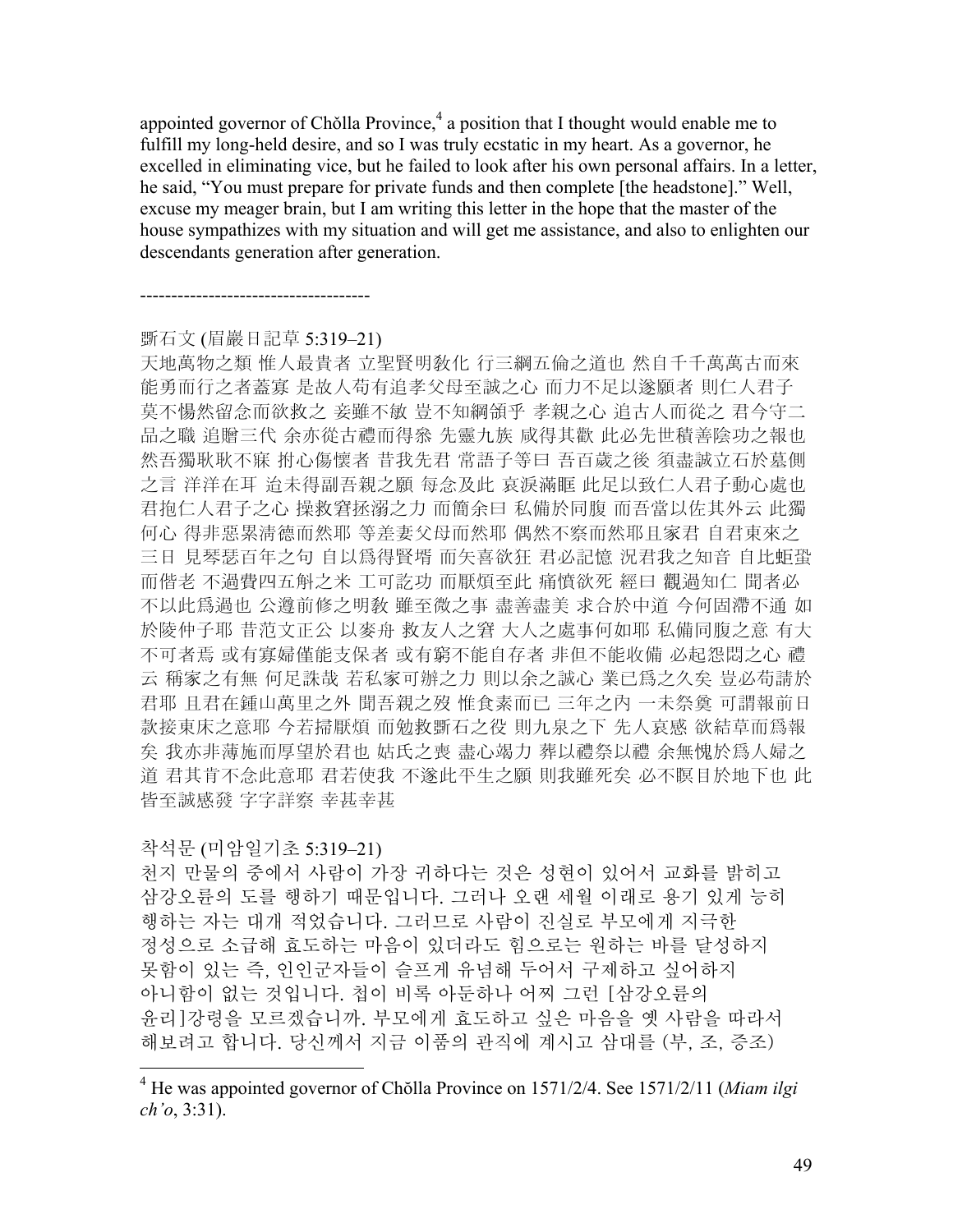추증하게 되고, 저도 또한 옛 예를 따라 참여할 수 있게 되었으니, 돌아가신 영령들과 구족이 모두 기뻐함을 얻게 되었습니다. 이것은 우리 조상대에 [살아서] 선을 많이 쌓은 음공의 보답입니다. 그러나 내가 홀로 마음 애태우면서 잠을 자지 못하고 내 가슴을 어루만지며 상심한 것은 이전에 돌아가신 저희 아버님께서 늘 자식들에게 말씀하시길, "내가 죽은 뒤에 반드시 묘 곁에 정성을 다해 비석을 세워라" 하셨으니 지금도 귀에 들리는 듯합니다. 아버님의 바람에 아직까지 부응하지 못하니, 이것을 생각할 때마다 슬픈 눈물이 눈가에 가득찹니다. 이것은 인인군자의 마음을 움직이게 하기에 족한 것입니다. 당신께서는 인인군자의 마음을 품고 계시고, 군색함을 구하고 물에 빠짐으로부터 건질만한 힘을 갖고 계신데, 저에게 편지하여 말씀하시길, "사적으로 형제들간에 비용을 마련할 일이고, 나는 그밖에 것을 도와주겠다" 하시니, 이 홀로 무슨 마음입니까? 당신의 깨끗한 덕에 누가 되는 것을 싫어하여 그러한 것입니까? 처의 부모라고 차이를 두는 것입니까? 우연히 살피지 못해서 그런 것입니까? 아버님께서 당신이 동쪽으로 온 (담양으로 장가 온) 삼일째에 "금슬백년 (금슬좋게 백년간 살겠노라)"이라고 지은 시구를 보고 스스로 어진 사위를 얻었다고 생각하여 몹시 좋아하셨는데, 당신도 기억하시겠지요. 하물며 당신은 나의 마음을 알아주는 사람으로서 스스로 (우리 부부를) 노래기와 메뚜기의 사이와 비교하여 해로하자고 하면서, 불과 사, 오 휘의 쌀만 사용하면 공역을 마칠 수 있는데, 번거로움을 싫어함이 여기에 이르니, 분통하여 죽고만 싶습니다. 경전에 이르기를, "허물을 보면 그 사람의 어진 것을 안다" 고 하니, 듣는 사람이 반드시 이것을 허물로 여기지 않을 것입니다. 공은 이전 [사람들이] 닦아온 [성현의] 밝은 가르침을 준수하여, 비록 아주 작은 일이라도 최고로 선하고 최고로 아름답게 함을 추구하여 중도에 맞기를 구하시는데, 지금 어찌하여 꽉 막히고 통하지 않음이 오릉중자처럼 하려 하십니까? 옛날 범중암이 보리를 배에 싣고오다가 친구의 궁색함을 구제해주었는데, 대인의 처사가 어떠합니까? 사비를 동복끼리 마련하라는 그 뜻은 절대 가능하지 않습니다. 혹은 과부로서 겨우 지탱하고 있고, 혹은 가난하여 스스로 생활하지 못합니다. 비단 사비를 갖추기는 커녕, 반드시 원망하고 민망한 마음만 일으킬 뿐입니다. <<예기>>에 이르기를, "집안에 있고 없는 것에 따라 알맞게 한다" 고 하였으니, 어찌 [나의 동복이 사비를 마련하지 못하는 것을] 족히 나무라겠습니까? 만약 사가에서 가히 마련할 수 있는 힘이라면 제가 성심을 다하여 이미 이룬지 오래되었을 것입니다. 어찌 구차하게 당신에게 청했겠습니까? 또한 당신께서 종성 만리 밖에 계실 때, 제 아버님이 돌아가셨단 말씀을 듣고, 오직 채식만 하셨고 삼년상을 지내는 동안 한 번도 제례를 올린 적이 없었으니, 제 아버님께서 전날 사위를 정성스레 대접한 것을 보답했다고 말할 수 있겠습니까? 이제 만일 번거로움을 싫어함을 없애 버리고 묘갈을 세우는 일을 힘써 구한다면 저승에서 아버지께서 슬픈 감동이 일어나 결초보은 하고자 할 것입니다. 저는 또한 당신에게 박하게 베풀고 두텁게 바라는 것이 아닙니다. 시어머니 상을 당했을 때 마음을 다하고 힘을 다하여 예로써 장사지내고 제례를 지냈으니, 며느리가 되는 도리에 부끄러운 점이 없었습니다. 당신은 이 뜻을생각하지 않습니까? 당신께서 만약 나의 평생의 뜻을 이루어주지 않는다면, 저는 비록 죽더라도 반드시 지하에서 눈을 감지 못할

50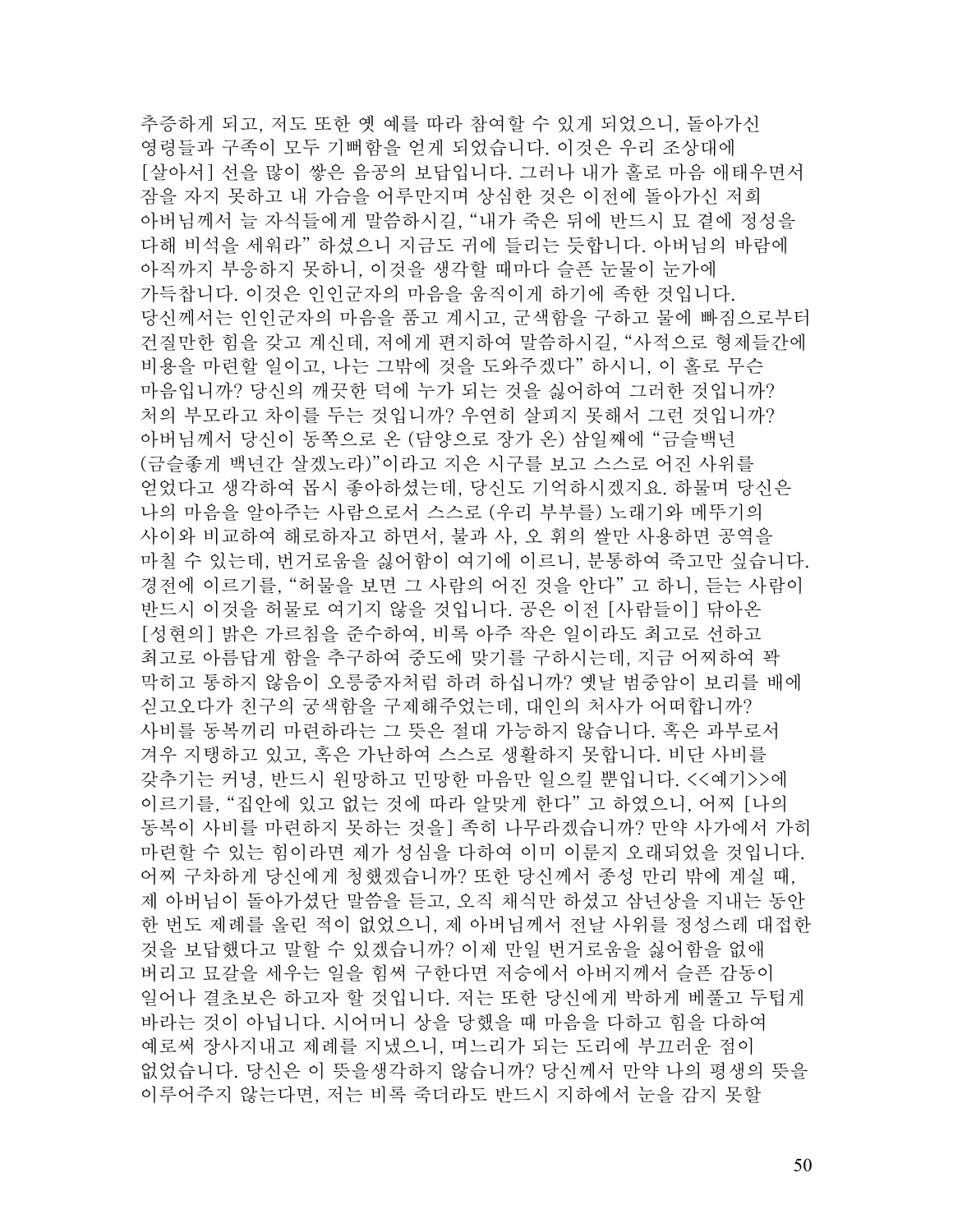것입니다. 이것은 모두 지극한 정성에서 우러나온 말이니, 글자마다 자세히 살피시기를 바라고 바랍니다.

Letter [of Appeal from Madam Song to Her Husband Yu Hŭi-ch'un about] Chiseling the Gravestone (*Miam ilgi ch'o*, 5:319–21)

The reason that man is the noblest among the myriad things between Heaven and Earth is that he establishes the sagely and wise, illuminates the teachings, and carries out the Way of the three bonds and the five relations.<sup>5</sup> However, in the tens of thousands of years that have passed, those who can courageously behave [according to these principles] have been very few. Therefore, there were those who, though possessed of a sincere heart to pursue filiality toward their parents, lacked the ability to carry out their intentions. As a consequence, among benevolent gentlemen, there were none who would not deliberately give thought to [those with filial intentions] and wish to rescue them [from such situations]. Even though, I, your wife, am not keen, how could I not know these principles? As for filial hearts toward parents, I would like to take the ancients as my exemplars and follow them. Now you, my husband, hold an office of second rank and have received posthumous conferment of titles for three generations back,<sup>6</sup> and in accordance with ancient rites, I also have received honors.<sup>7</sup> The spirits of our deceased ancestors and our nine relations (*kujok*) 8 have all obtained this happiness. This must be the recompense for the accumulated good deeds and merits of previous generations. But there is one thing that perturbs my heart and keeps me from sleeping soundly, nagging and troubling me. A long time ago, my late father<sup>9</sup> often said to his children, "Soon after I

 $\frac{7}{7}$  The wife of a high-ranking official would have been given titles as well.  $\frac{k}{k}$  *Kujok* in general refers to direct family members for nine generations from the generation of great-great-grandparents, or from self to his great-great-grandson's generation. Sometimes it includes collateral family related to those nine generations. Also, it could mean all descendants from his great-great-grandparents as well as relatives related to paternal aunts, one's sisters, and one's daughters, maternal grandparents and

maternal aunts, and his parents-in-law. 9 Song Tŏkpong's father was Song Chun.

<sup>&</sup>lt;sup>5</sup> The three bonds (*samgang*) are the three cardinal human relationships between ruler and subject, father and son, husband and wife. The five relations (*oryun)*, or five moral principles, describe the righteousness between ruler and subject, affinity between father and son, separation of functions between husband and wife, proper order of birth between elder and young brother, and fidelity between friends.

<sup>&</sup>lt;sup>6</sup> In the Chosŏn period, for officials of second rank or higher, immediate ancesters within three generations received honorary titles. Parents were given the same rank as the official himself; his grandparents were given a rank one lower. For detailed regulations, see *Kyŏngguk taejŏn* (Great Code of Administration), (rpt., Keijō: Chōsen sōtokufu chūsūin, 1934), *Ijŏn*, *ch'ujŭng*, 1: 69a. After Yu's ancesters received posthumous honorary titles, Yu paid a visit to his ancestors' graves and offered rituals on 1571/4/23 (*Miam ilgi ch'o*, 3:80). Apparently, new headstones and other decorative items were erected for his father, mother and maternal grandfather. Yet, he did not pay an equal attention to his wife's father and this probably made his wife upset.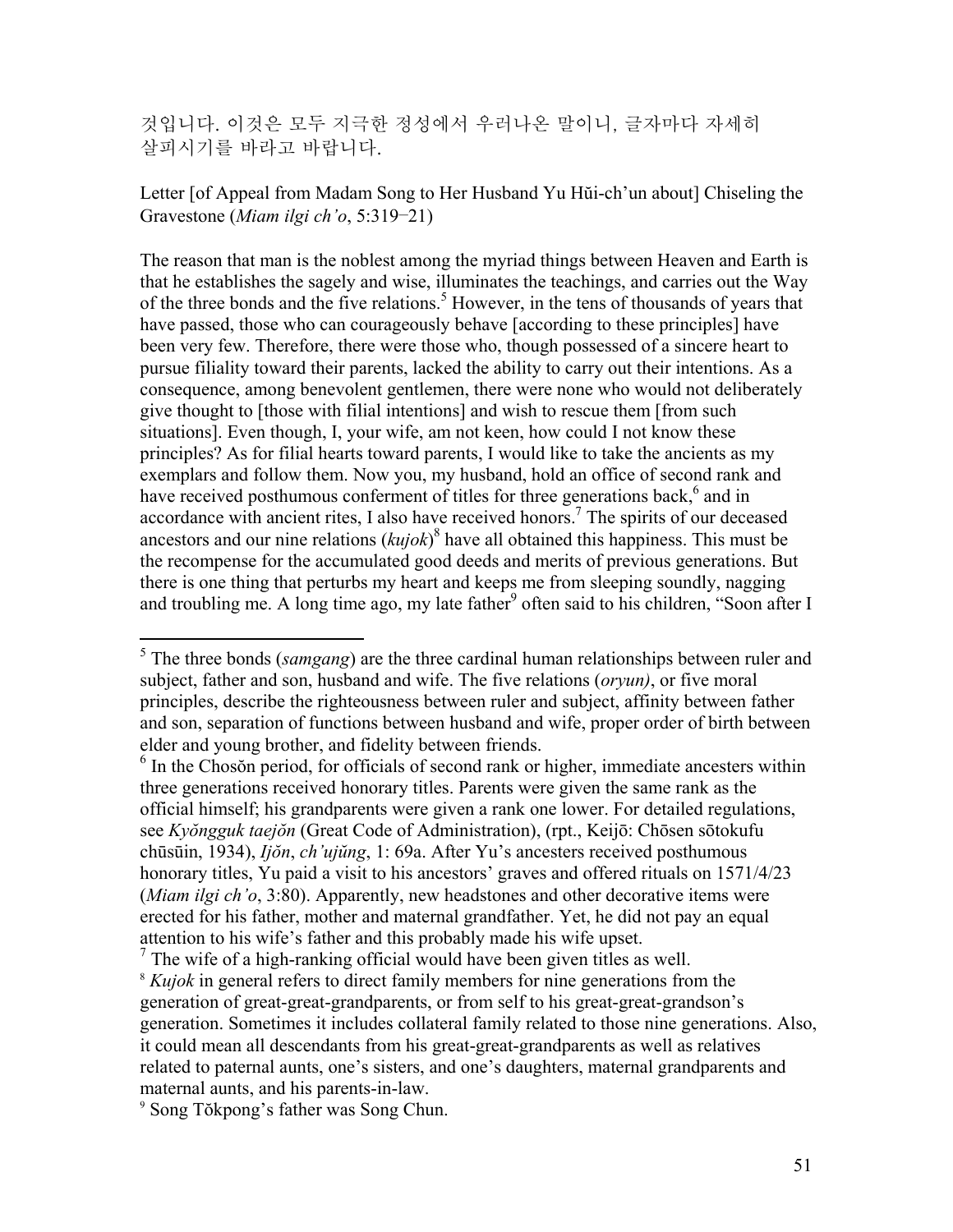die, you must with utmost sincerity raise a headstone by my grave." With these words still ringing in my ears, I have not yet been able to accomplish my father's will. Every time I think about this, tears of sorrow fill my eyes. This is enough to move the hearts of benevolent gentlemen. Yet you, my husband, possessing the heart of a benevolent gentleman and having the strength to rescue men from poverty and drowning [i.e., disasters], wrote to me saying, "Take care of the matter privately amongst your blood kin, and I'll help you with the rest." What is the meaning of this? Could it be that you have an aversion to damaging your "pure" virtue? Could it be that you think you are discriminating against your wife's parents? Could it be that you have [suffered] a momentary lapse in judgment? Also, on the third day that you came down to Tamyang for wedding, my father saw your poem, singing "one hundred years of conjugal bliss," and was so delighted with his newly acquired, brilliant son-in-law that he went almost crazy. You surely must remember this. Moreover, you are the one who knows my tone (*chi* $\tilde{u}$ <sup>10</sup> and who even compared us to the grasshopper's relationship to the millipede,<sup>11</sup> and wanted to grow old together. With mere expenditures of four or five *hwi* of rice, the work can be completed. Yet you hate being bothered to [even] meet this. I am so mortified, I want to die.

The classics say, "It is by observing a person's mistakes that you realize his or her goodness."<sup>12</sup> One who has heard this surely cannot think [my request] to be too much. You, my husband, have always followed the enlightened teachings of cultivating [yourself] like previous [sages]. Even down to the smallest affairs, you sought the middle way, extremely well and extremely beautifully. Yet how could you be so stubborn and uncommunicative, like Wuling Zhongzi (Zhongzi of Wuling)?<sup>13</sup> In antiquity, Lord of Wenzheng [Fan Zhongyan (范仲淹, 989–1052)] relieved his hard-pressed friend by letting him take a shipment of barley. How dissimilar this is to your management of my affair! Your suggestion that we, my siblings, need to prepare it privately is highly inappropriate. One is a widow and barely makes her living. The other is in poverty and unable to make a living. Not only are they unable to prepare [funds] on their own, but they would be bitterly resentful and frustrated. How could you blame [them for being unable to raise funds]? If this were something that my siblings could do, I would have taken care of it long ago. Moreover, you were a thousand *li* away in Chongsŏng when

1

<sup>10</sup> *Chiŭm* means someone who knows well about self, an idiom derived from the anecdote of Po Ya 伯牙, a musician, and Zhong Ziqi 鍾子期, who acknowledged Po Ya's talent and enjoyed his music.

 $11$ <sup>11</sup> The analogy of the symbiotic relationship between the grasshopper and the millipede is often used to refer to a congenial conjugal relationship.

<sup>12</sup> This phrase, *kwan kwa chi in* 觀過知仁, is from the *Analects* 4:7, which goes, "Confucius said, 'People err according to their own level. It is by observing a person's mistakes that you can know his or her goodness.'"

 $13$  Wuling Zhongzi was a man from the state of Chi  $\tilde{\mathbb{F}}$  during the Warring States Period. He regarded it as unrighteousness of his brother to receive what Zhongzi considered to be too much salary, so he himself moved to the state of Chu and lived there in poverty. See James Legge, *The Chinese Classics, Vol. II, The Works of Mencius* (Hong Kong Univrsity Press, 1960), Book III: Tăng Wăn Kung, Part II, Chapter 10 (滕文公章句下 第十章), 284–85.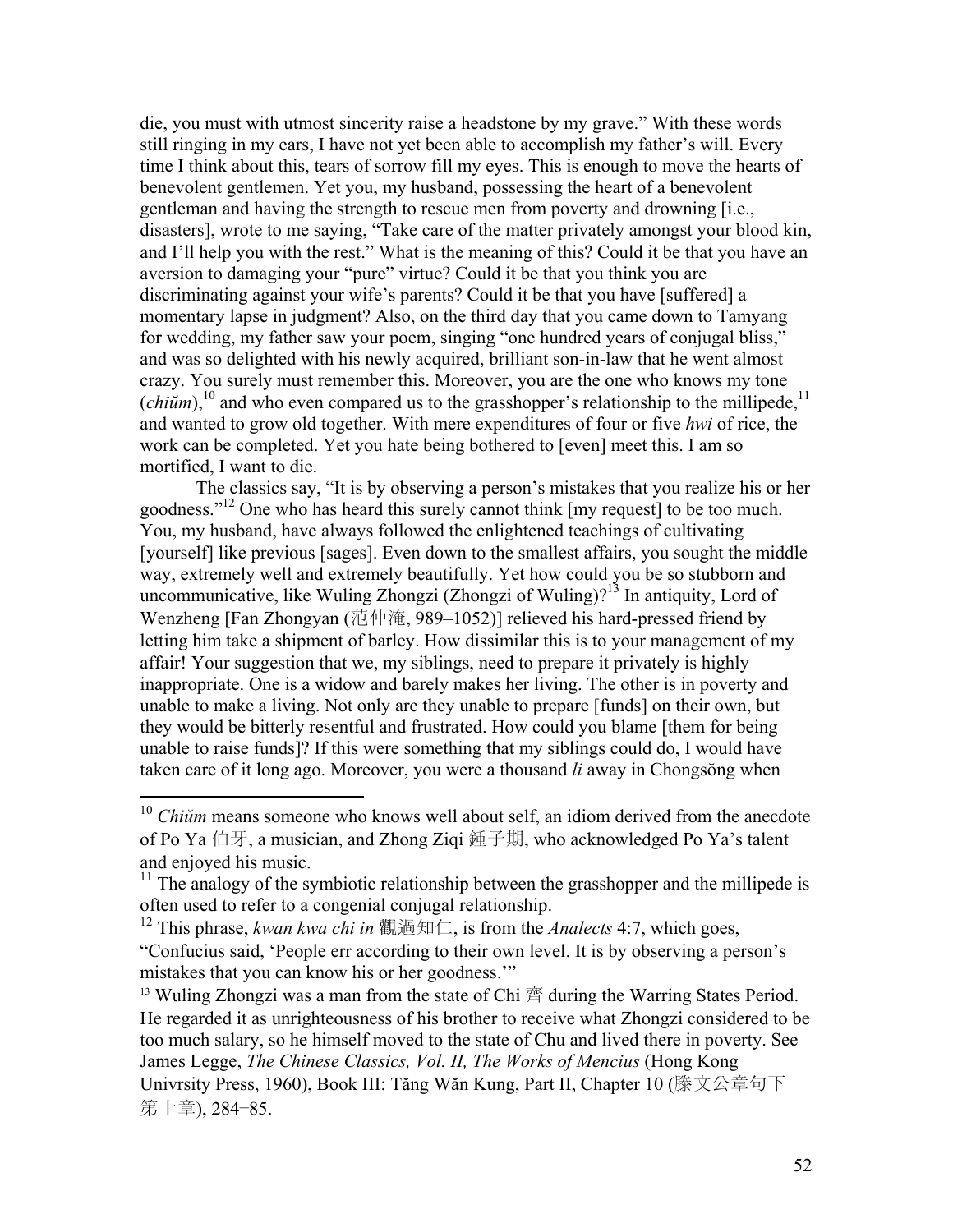you heard of my father's death, and yet all you did [to mourn] was to have plain rice and vegetable dishes. During the three-year mourning period, not once did you perform any proper memorial rituals. Can this be called repaying the past favor of my father's welcoming you as his son-in-law? If you can sweep away your reluctance and make full effort in the labor of erecting this headtone, then my dead father from the other world will be moved and must repay your kindness. It is not that I have not done much for you, yet I only have high hopes [pinned] upon you, my husband. For my mother-in-law's funeral, I devoted my heart and exhausted my energy in order to bury her according to ritual and offer memorial services to her according to prescribed rituals. I have no reason to be ashamed in my duties in the way of a daughter-in-law. Is my husband really willing to not remember this? If you, my husband, will not grant this wish of my whole life, even in death I would not be able to close my eyes under this earth. Everything here is expressed with the utmost sincerity. I would be very grateful if you please read over each and every word carefully.<sup>14</sup>

# 城隱先生碣陰 (眉巖日記草 3:224–25)

-------------------------------------

 $\overline{a}$ 

城隱先生 諱某[주:桂鄰]字隣之 姓柳氏 出善山 生順天 寓居海南 性質直孝友 讓土田臧獲于弟妹 遭外艱 執禮愼獨 有大過人者 聰明逈出 文理透徹 博覽經史 一成誦則終身不忘 屬文則長於立論 言論風旨常務抑邪與正 自年三十 厭鄕風之嘵嘵 杜門掃軌 只訓誨鄕子弟 罕出遊 靜久而知人 淸修寡欲 不事貨色[주:不喜酒色絲竹] 年五十一而終 有男二人 長成春 擢文科 入翰苑郞天官 先先生而夭 季希春 後亦擢[주:登]第 出入禁從 隆慶[주:宣祖四年]辛未 蒙恩擢授全羅道觀察使 遂追贈先生吏曹叅判 孤希春泣識

### 성은선생의 묘갈음기 (미암일기초 3:224–25)

성은선생의 휘는 모이고 (계린이다), 자는 인지이다. 성은 유씨고 본관은 선산이다. 순천에서 태어나고 해남에서 우거했다. 성품이 꾸밈없고 정직하며 [부모에 대한] 효와 [형제자매에 대한] 우애를 갖추셔서, 형제 자매에게 토지와 노비를 양도하였다. 아버지상을 당했을 때 예를 잘 집행하고 홀로 있을 때 삼간 점이 남들보다 뛰어났다. 총명하고 뛰어나서 문리가 투철하고 널리 경전과 사서를 읽었는데 한 번 외우면 죽을 때까지 잊지 않았다. 글을 짓는 것은 논리를 세우는데 장점이 있었다. 언론은 비유적으로 얘기해서, 항상 그른 것은 억제하고 바른 것은 인정했다. 삼십세부터 향풍이 좋지 않음을 싫어해서 문을 닫고 숨어 살았다. 단지 시골의 자제를 가르치면서 나가 노는 것이 드물었다. 고요하게 오래 지내니 다른 사람에 대해 많이 이해하게 되었다. 깨끗하게 몸을 닦고 욕심이 적었으며 재물이나 여색을 좋아하지 않았다. 나이 51 세에 돌아가셨다. 아들

<sup>&</sup>lt;sup>14</sup> Probably because of Song Tŏkpong's letter to Yu, the headstone and other stone decorations for Song's father were prepared. See entries on 1571/8/18 (*Miam ilgi ch'o*, 3:143), 1571/9/1 (*Miam ilgi ch'o*, 3:152), and 1571/9/5 (*Miam ilgi ch'o*, 3:154). Finally on 1571/9/25, Yu stopped by his father-in-law's grave and examined new gravestone. See *Miam ilgi ch'o*, 3: 163–64.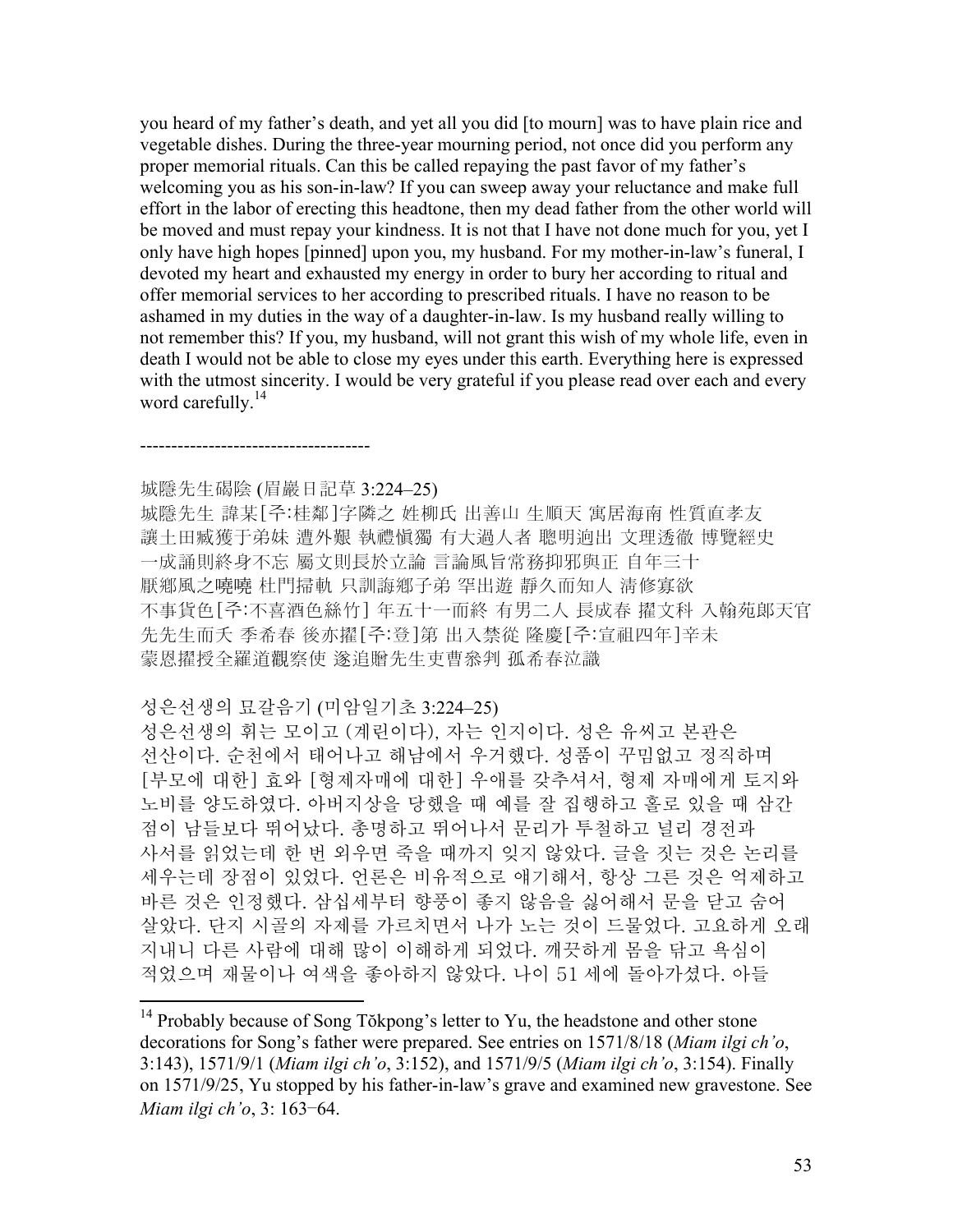둘이 있었는데, 큰아들 성춘이 문과에 급제하여 예문관에 들어가고 이조의 낭관을 지냈으나, 선생에 앞서 일찍 돌아가셨다. 둘째 아들은 희춘인데 후에 역시 문과에 급제하여 궁중에 출입하며 벼슬을 하였다. [희춘이] 1571 년에 임금의 은혜를 입어 전라도 관찰사에 제수되었다. [법에] 따라서 선생은 이조참판에 추증되었다. 외로운 아들 희춘이 눈물로 적는다.

Tomb Inscription on the Back of [Yu Hŭi-ch'un's Father] Master Sŏngŭn's Headstone (*Miam ilgi ch'o*, 3:224–25)15

Master Sŏngŭn's *hwi* 16 is such-and-such [Kye-rin]. His courtesy name is Inji. His surname is Yu, and clanseat is Sŏnsan. He was born in Sunch'ŏn but lived in Haenam [after marriage]. His bearing was unpretentious and genuine. He was a filial son and [a practitioner of] brotherly love, and thus he handed over land and slaves to his younger siblings. When his father passed away, [the ways in which] he held fast to propriety and was conscientious even in solitude greatly surpassed others. His intelligence outshone [others]. In his writing, his ratiocination was clear and lucid. He read widely in the classics and histories. Once he had memorized something, he would remember it for his lifetime. As for genres of writing, he was especially good at making logical debates. In his writing he made his points with subtlety and he would always repress the sinister and stand with the righteous. When he was thirty years of age, he grew tired of the boisterous habits of the countryside. Closing his door and living a secluded life, he only taught the children of his village and rarely went out. Enduringly placid and understanding other men, he cultivated himself plainly and had few desires, and did not indulge in material goods and sensual pleasures. In his fifty-first year, he passed on. He had two sons. The eldest was named Sŏng-ch'un. He passed the higher civil service examinations and entered the Office of Royal Decrees (Yemungwan) and came to hold mid-ranking posts at the Ministry of Personnel.17 He died before his father. His youngest son Hŭi-ch'un also passed the higher civil service exams and frequented the palace. In the *sinmi* year of the Longqing reign (1571), by royal favor, he was appointed the governor of Chŏlla Province, and accordingly his father was granted posthumously the title of second minister of the Ministry of Personnel.

Shedding tears, written by orphaned Hŭi-ch'un.

<sup>&</sup>lt;sup>15</sup> Master Sŏngŭn is the sobriquet of Yu Hŭi-ch'un's father. This sobriquet has the same meaning as the expression *siŭn* 市隱 (recluse in the market), which means someone who hides oneself from a busily populated place. *Siŭn* is considered the greatest recluse of all (*taeŭn* 大隱) in the Confucian tradition.

<sup>&</sup>lt;sup>16</sup> *Hwi* is given name, but in general it was taboo to write it down or to call a person by this name. Master Sŏnŭn's given name is Kye-rin.

<sup>&</sup>lt;sup>17</sup> Mid-ranking posts at the Ministry of Personnel refer to section chief (Chŏngnang  $E(\mathbb{R})$ ) and assistant section chief (Chwarang  $E(\mathbb{R})$ ) in that ministry. Although these posts were filled by officials with middle ranks (rank senior five or senior six), they held great power for they had right to screen all important official appointments and also to designate their own successors.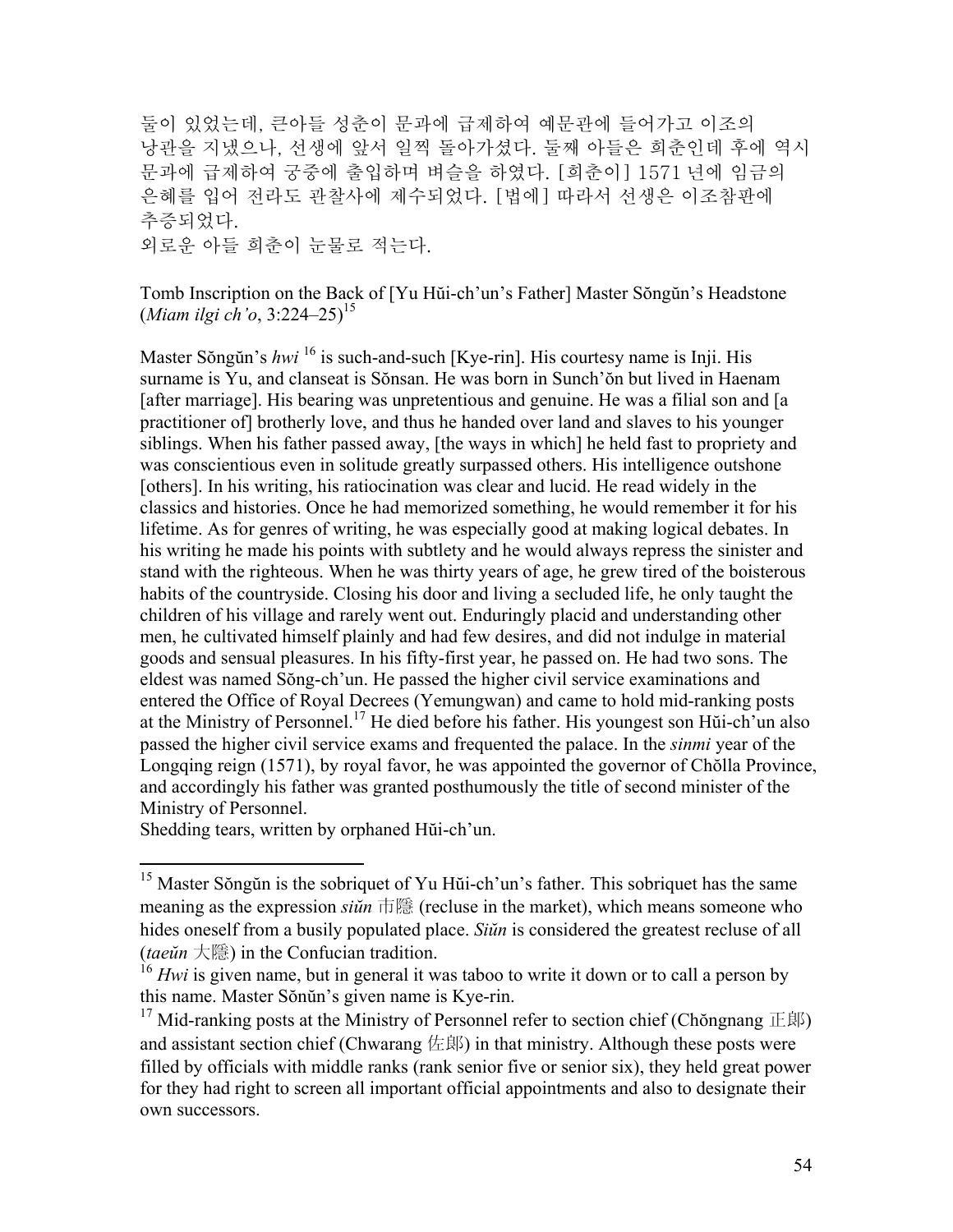## 貞夫人崔氏碣陰 (眉巖日記草 3:226)

-------------------------------------

贈貞夫人崔氏 耽津人 居于海南外家 司諫院司諫贈都承旨錦南先生溥之女也 性聰悟方嚴肅 自少勤紡績不舍手 錦南奇愛之 平生屢幹一家喪禮 歸柳氏 配城隱先生諱某[주:桂鄰] 事舅姑有[주:以]誠 與君子相敬如賓 城隱卒後 姑薛氏歿 夫人躬詣順天 辛勤襄事 敎育孤兒女 皆以禮義 年六十八 季子希春 坐言事 遠謫北荒 夫人以大義相激厲[주:勵]不作別離悲 七十六遭海寇 蒼皇出奔潭陽 猶抱柳氏神主 年七十九而終 後七年 而希春蒙恩 量移中土 未久賜環承寵 隆慶辛未[주:宣祖四年] 擢拜全羅道觀察使 遂追贈貞夫人 男希春泣識

## 정부인 최씨의 묘갈음기 (미암일기초 3:226)

증 정부인 최씨는 본관이 탐진(강진)이나 해남 외가에 사셨다. 사간원 사간이셨고 증 도승지이신 금남선생 최보의 딸이시다. 성품이 총명하고 방정하고 엄숙하셨다. 어려서부터 길쌈을 부지런히 하여 손을 쉬지 않아 금남선생께서 기특히 여기며 아끼셨다. 평생 여러 번 집안의 상제를 맡아하셨다. 유씨 집안으로 시집가서 성은 선생 휘 모씨(유계린)의 배필이 되었는데, 시부모를 정성으로 섬겼고, 남편과 더불어 서로 공경하기를 손님처럼 하였다. 성은 선생이 돌아가신 후 시어머니 설씨가 돌아가시자, 부인은 몸소 순천으로 나아가 힘들여 부지런히 장례 일을 돌보셨다. 아비 잃은 자식들을 교육하기를 모두 예의로서 했다. 68 세에(1547 년) 막내 아들 희춘이 간언을 올린 것으로 인하여 북쪽의 먼 곳(종성)으로 유배가게 되었다. 부인은 큰 의리로서 [아들을] 격려하면서 이별을 슬퍼하는 표정을 짓지 않았다. 76 세에 해적 왜구를 만나 경황없이 담양으로 도망 하였는데 오히려 유씨 집안의 신주는 품고 갔다. 79 세에 돌아가셨다. 돌아가시고 칠 년 후에 (1565) 희춘이 임금의 은혜를 입어 정상이 참작되어 중토(은진)로 이배되었다. 멀지 않아 [1567 년에] 유배지에서 풀려나는 은총을 받았다. 1571 년에 발탁되어 전라도 관찰사로 임명되어 드디어 정부인으로 추증되셨다. 아들 희춘이 울면서 기록한다.

Tomb Inscription on the Back of [Yu Hŭi-ch'un's Mother] Lady of Virtue Ch'oe's Gravestone (*Miam ilgi ch'o*, 3:226)

The ancestral home of Madam Ch'oe, who received the posthumous title of Lady of Virtue (*chŏng puin*), is T'amjin,<sup>18</sup> but she lived in Haenam, her maternal natal home. She was the daughter of Master Kŭmnam, Ch'oe Po  $(1454-1504)$ , <sup>19</sup> second censor in the Office of the Censor-General (Saganwŏn Sagan), who was posthumously conferred the post of chief royal secretary (Tosŭngji). She was wise, straight, and solemn in her

<sup>&</sup>lt;sup>18</sup> T'amjin is an old name of Kangjin, Chŏlla Province.

 $19$  Ch'oe Po is also known as Ch'oe Pu. See Chapter 1: Introduction for more information on him.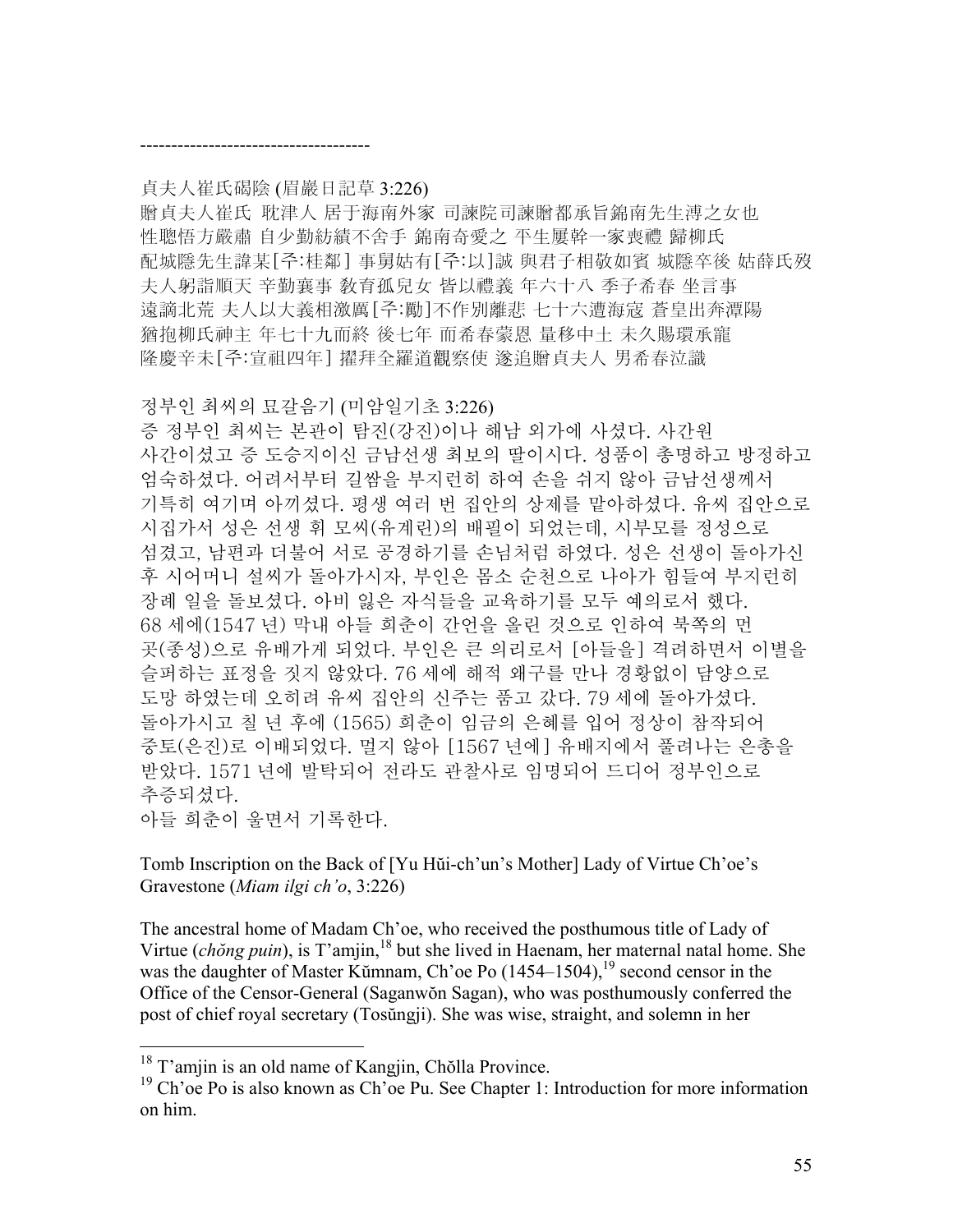demeanor, and from an early age she weaved tirelessly, never being idle. Her father Master Kŭmnam thought highly of her and had a special love for her. Throughout her life, she repeatedly took charge of the family's funeral affairs.<sup>20</sup> She married into the family of Yu; her husband was Master Sŏngŭn, whose taboo name was such and such [Yu Kye-rin]. She served her parents-in-law with sincerity. Her relationship with her husband was mutually as respectful as [the way] they would treat guests. After Master Sŏngŭn's death, her mother-in-law Madam Sŏl passed away. She moved to Sunch'ŏn and there conducted a proper funeral [for her]. She educated her children who had lost their father with propriety and righteousness. When she was sixty-eight, $^{21}$  her youngest son Yu Hŭi-ch'un was implicated in a crime because of his [upright] remonstrance [against the royal will], and thus banished to a remote northern place [Chongsŏng, Hamgyŏng Province]. She rather encouraged him with great propriety and did not show any sorrow at their parting. When she was seventy-six, she encountered pirates.<sup>22</sup> Terrified, she fled to Tamyang, yet carried in her bosom [and preserved] the ancestral tablets of the Yu family. She died in her seventy-ninth year. Seven years later [in 1565], Yu Hŭi-ch'un received special dispensation from the king and was moved to the central region [Ŭnjin, Ch'ungch'ŏng Province]. Shortly thereafter, he received royal favor and was freed from exile. In 1571, he was specially chosen and appointed provincial governor (Kwanch'alsa) of Chŏlla Province. Accordingly, she was posthumously granted the title of the Lady of Virtue. Her son, Hŭi-ch'un, writes this in grief.

跋文 (眉巖日記草 2:171–72)

-----------------------------------

錦南崔先生 諱某[주:溥]字某[주:淵淵]希春之外祖父也 先生以經術氣節 遭遇成廟 擢置侍從 嘗奉命往耽羅 適奔父喪 爲風所逆 漂到中國之台州 還至都城外 上命撰進一行日錄 覽而嘉之 遂藏于承文院 其文字 卷不過三 而不惟狀大洋變化之狀 自甌徂燕 一路之山川·土産·人物·風俗 粲然森列 而先生經濟之才 亦可得其什一 求多聞 務博覽之士 願見者衆矣 而至今八 [주:十餘]年 未有鋟梓以廣其傳 [주:矣希春]自塞外 蒙恩還朝 亟思所以壽是書者 校正旣了 唯以主張措置[xyz]爲難得 會 博雅吳公出按關西 某以書懇之[주:屬]公遂欣然而諾 鳩遊手完其役 而訖于成 噫是書 [주:殘缺沈淪且百年 今乃得顯於久晦之餘 將大行于斯世] 豈非幸也歟 [隆慶三年龍集己巳年旣望外孫通政大夫成均館大司成知製敎 柳希春謹識]

(표해록의) 발문 (미암일기초 2:171–72)

<u>.</u>

 $20$  Madam Ch'oe only had an older sister, who married to Na Chil, so the two sisters must have taken care of all funeral and ancestral rituals.

 $21$  We know that Yu was implicated in 1547, and can thus deduce that Lady Ch'oe was born in 1489.

 $22$  This event refers to the invasion of [Japanese] pirates in 1555. About sixty ships landed in and pillaged the Haenam area.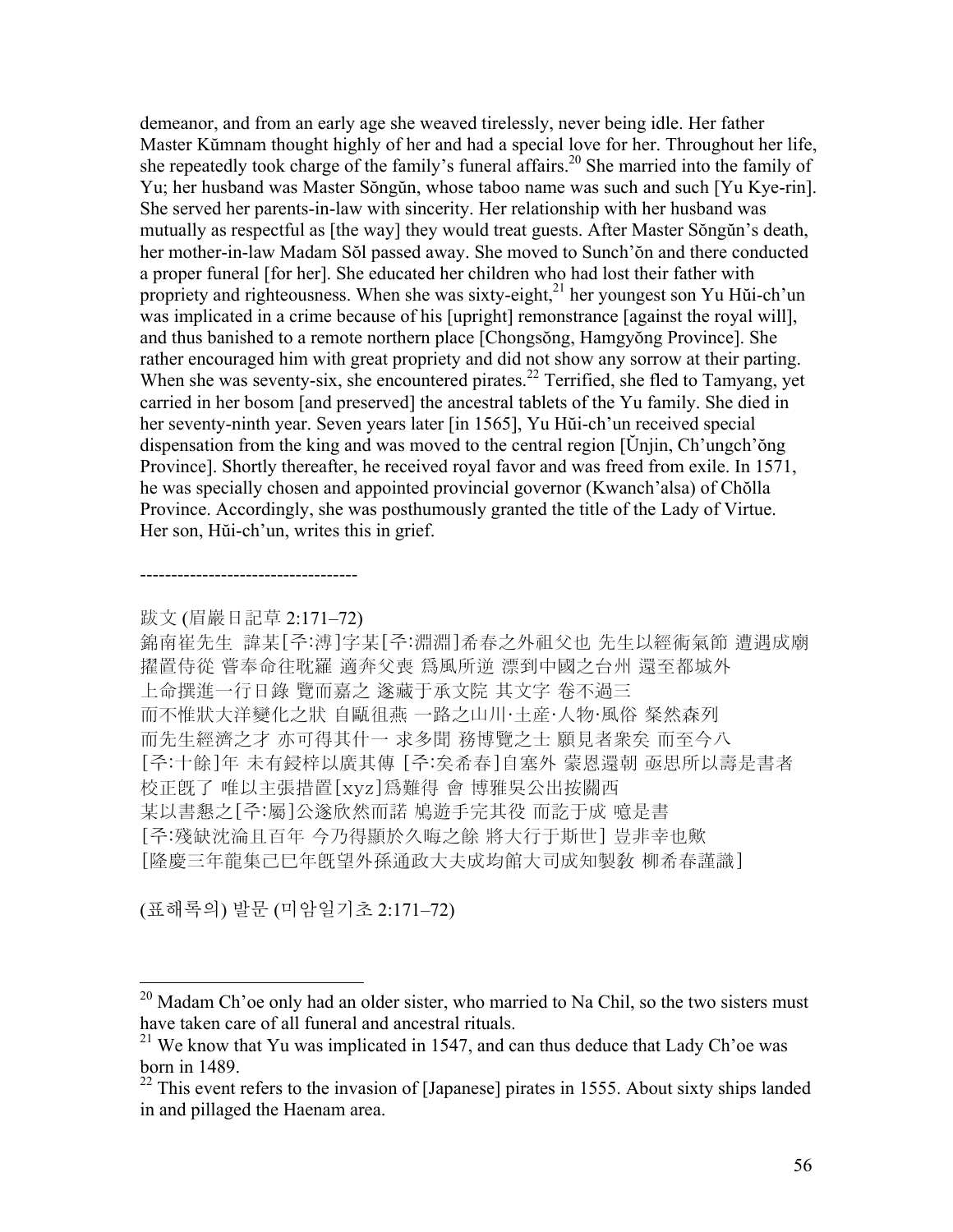금남 최선생의 휘는 모(보)이고 자는 모(연연)인데 희춘의 외조부이다. 선생이 나라를 다스리는 방법과 곧은 기개로서 성종조에 등용되어 시종신으로 발탁되었다. 일찍이 왕명을 받들어 제주도에 갔는데, 마침 아버지의 상을 만나 바삐 돌아가는 길에, 역풍을 만나 중국의 태주에 표류하였다. 돌아와 도성 밖에 이르렀는데 임금께서 일행의 일록을 기록하여 올리도록 명령하였다. 임금께서 [그 일록을] 열람하시고 가상히 여기어 승문원에 보관하도록 하였다. 그 책은 세 권 밖에 안되었지만, 큰 바다의 변화를 묘사했을 뿐아니라, 구 땅에서부터 연경까지 그 길의 산천, 토산, 인물, 풍속 등을 알기 쉽고 자세하게 열거하였는데, 선생의 세상을 경영하고 백성을 구제하는 것에 관한 재주 중의 십분의 일을 [이 책에서] 얻어볼 수 있다. 많은 지식을 구하고 널리 열람하기를 힘쓰는 선비로서 [이 책을] 보고 싶어 하는 사람이 많았는데, 팔십여 년이 지나도록 아직까지 출판하여 널리 전하지 못하고 있었다. 희춘이 변방(종성)으로부터 임금의 은혜를 입어 조정에 돌아와 자주 이 책을 오래 전하는 방도를 생각하여 교정을 마쳤으나, 오직 [이 책의 출판을] 주장하고 조치하는 것이 어려웠다. 마침 박학하고 점잖은 오공께서 (吳祥) 평안도의 안찰사로 나가게 되었는데, 내가 편지를 써서 [출판을] 간청하니 공께서 기쁜 마음으로 허락하셨다. 노는 인력을 모아 그 출판을 마치어 [책이] 완성되니, 아, 기쁘도다. 이 책이 낡고 헐어서 백년이나 되었는데, 이제 오랫동안 묻혀있던 나머지 드러나게 되어, 장차 이 세상에 크게 돌아다니게 되었으니 어찌 다행이 아니겠는가. [1569/8/16 에 외손자 통정대부 성균관 대사성 지제교 유희춘이 삼가 쓰다]

Postscript [to the *Record of Drifting across the Sea* (*P'yohaerok*)] (*Miam ilgi ch'o*, 2:171–72)

Master Ch'oe's (pen name Kŭmnam) given name is such [Po] and his courtesy name is such [Yŏnyŏn]. He was the maternal grandfather of Yu Hŭi-ch'un. With his skill at governance and his virtuous demeanor, he acquired the recognition of the late King Sŏngjong (r. 1469–94) and was appointed to posts whose holders served in physical proximity to the king. By a royal order he was sent to Cheju Island,  $^{23}$  but [almost right] after his arrival] he learned his father's death. During his rush trip back to the mainland to attend his father's funeral, his ship was blown off course by a head wind and drifted to Taizhou in China. When he returned [to Chosŏn] and reached the outskirts of the capital city, the king commanded him to compile and submit a journal of his travels. After reading [the journal], the king praised it and had it archived in the Office of Diplomatic Correspondence (Sŭngmunwŏn). Even though its contents did not amount more than three volumes, it recorded not only the conditions of the transformations in the ocean, but the mountains and rivers, local products, the people, and their customs [that he had

 $^{23}$  In 1487, he was appointed to the position of special commissioner (Ch'uswae) kyŏngch'agwan) and dispatched to Cheju Island.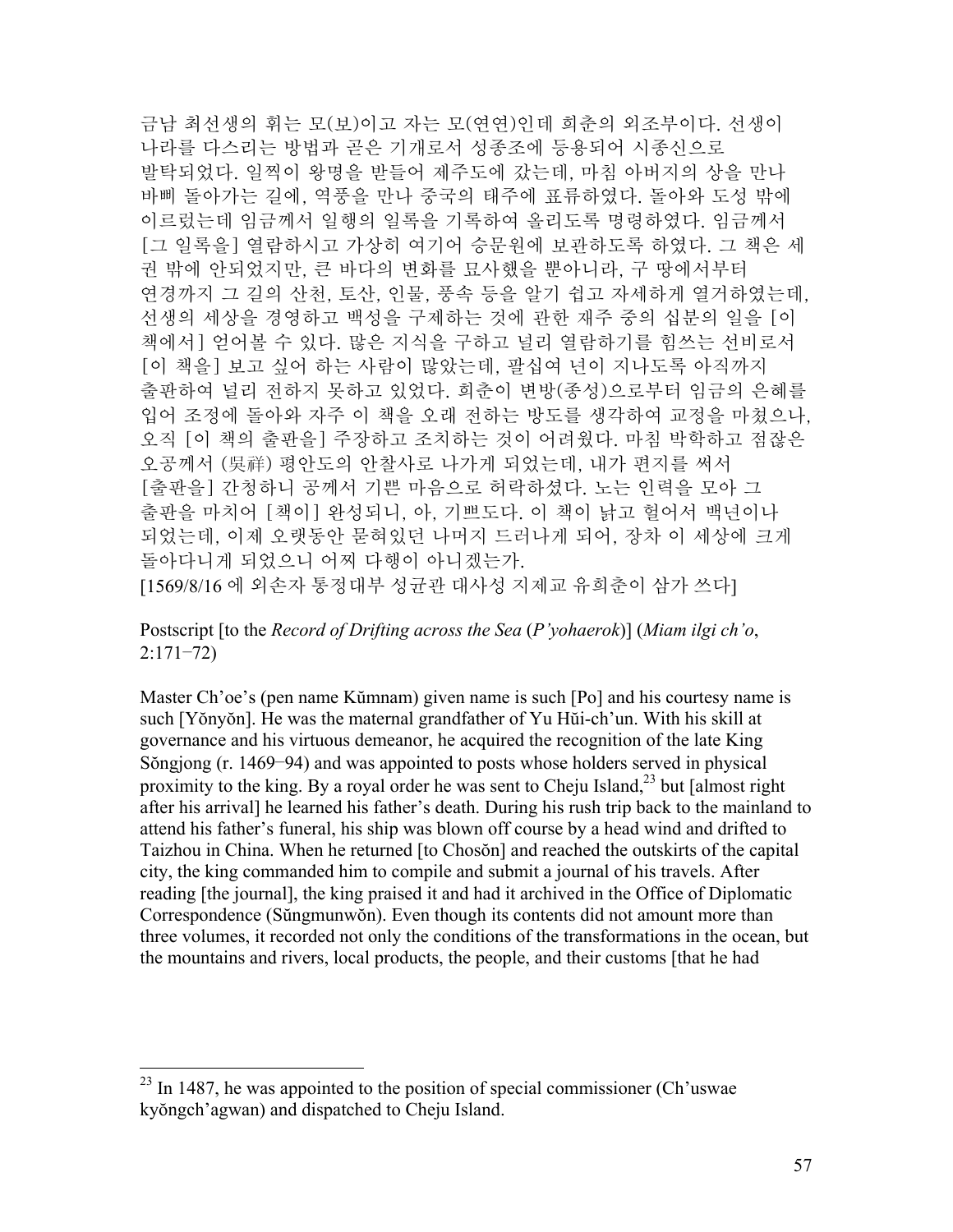observed] on the road from Ou to Yan, $^{24}$  and [these entries] were arrayed brilliantly and in detail. One can gather one-tenth of the talent of Master Ch'oe in governance and rule [from this]. Amongst those scholars who seek to hear much and see widely, there were many who wanted to read this record. However, it has not been published for over eighty years, and so it has not been transmitted to later generations. When I returned from the far-away exile to the court with the king's blessing, I thought often of how to extend the lifeline of the book. Though the editing was already done, it was difficult to find ways to manage [the process of publication]. Fortunately, it came to be that the erudite and refined honorable  $O^{25}$  was on his way to his post as governor of P'yongan Province. I wrote him a letter earnestly requesting [help], and he gladly assented. With his mobilization of idle hands, he successfully completed the work. How joyous! This text has been tattered and floundering for over one hundred years. Now, this long-hidden book has been revealed and would be circulated to the world widely. Truly, is this not fortunate?

[On the sixteenth day of the lunar eighth month in 1569, Yu Hŭi-ch'un, *t'ongjŏng taebu*, 26 headmaster of the Royal Academy, a grandson by his daughter, writes with care.] $^{27}$ 

-----------------------------------

 $\overline{a}$ 

Entries Concerning Yu Hŭi-ch'un's Extramarital Relations

庚午 十一月 二十日 (眉巖日記草 2:436–37)

晨 判官尹河 出待早飯 未幾 府尹出相對 厥兄僉正憘 亦來叅

[주:府]尹聞余欲救妹家之窘 以白米太鹽各一石 眞麴二同·淸蜜四升·眞油一斗 送于鼇山家 感喜何極 又以老妓寶泉 乃余壬寅年[주:中宗三十七年]故人 給米三斗 余以正月上洛時 執杯近左右之妓名玉瓊兒 雖非相狎 亦有一言之可取 招而饋酒

1570 년 11 월 20 일 (미암일기초 2:436–37)

새벽에 (전주)판관 윤하가 나와서 아침밥을 대접했다. 얼마후 부윤이 나와 상대하였다. 그의 형 첨정 희도 같이 와서 참석하였다. 부윤이 내가 누이댁의 군색한 것을 도와주고 싶어하는 것을 듣고 백미, 콩, 소금 각 한 섬과 누룩 두 동이, 꿀 네 되, 참기름 한 말을 오산가(여동생집)로 보내주었다. 기쁨이 끝이 없다. 또

<sup>&</sup>lt;sup>24</sup> "Ou"  $\mathbb{R}$  refers to the region of modern-day Zhejiang Province and "Yan"  $\mathbb{R}$  refers to Beijing. Emissaries to China from Korea were called *yŏnhaengsa* 燕行使," i.e., emissaries bound for Yan.

<sup>&</sup>lt;sup>25</sup> "Honorable O" refers to O Sang  $(1512-73)$ . As a disciple of Kim An-guk, he passed the higher civil service examination in 1534 and served at the court on various official posts.

<sup>26</sup> *T'ongjŏng taebu* is the official title for the senior third rank.

<sup>27</sup> This line is missing from *Miam ilgi ch'o* but found in *Miam chip*, 3:26b–27a. Other missing characters can be also filled in from the same book.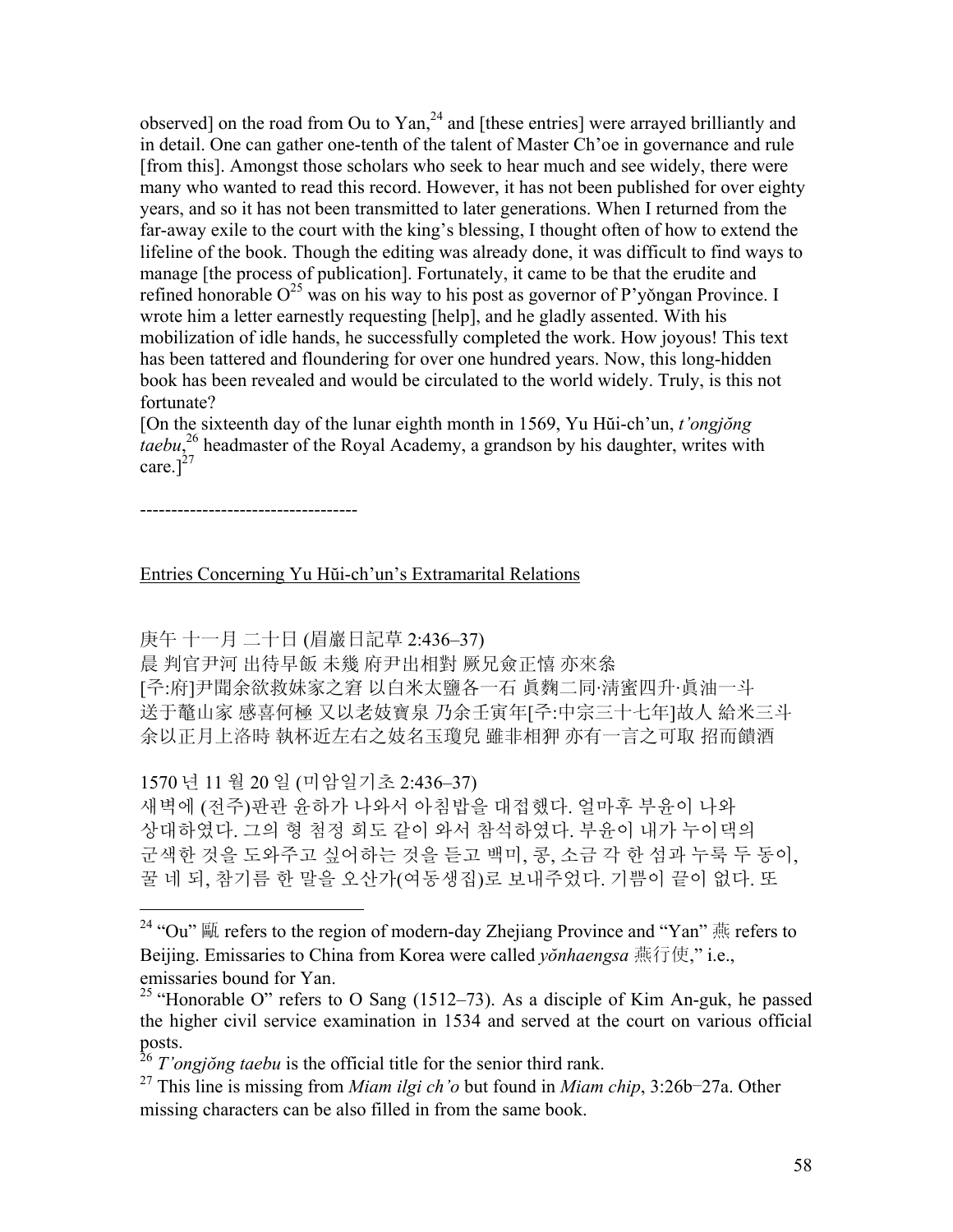늙은 기생 보천은 내가 임인년(1542)에 사귀던 사람인데 쌀 세 말을 주었다. 내가 정월에 서울에 올라갈 때 술잔을 잡고 좌우에 가까이 있던 기생의 이름이 옥경아인데 비록 서로 가까이하지 않았지만, 한마디 말로 취할 만하니 불러서 술을 먹였다.

## 1570/11/20 (*Miam ilgi ch'o*, 2:436–37)

At dawn, the Magistrate's Aide (P'angwan) Yun Ha came and treated me to breakfast. Soon after, the magistrate (Puyun) came and we talked to each other. His elder brother Hŭi, fourth secretary of the Royal House Administration (Ch'ŏmjŏng), also came to join [us]. The magistrate heard that I wanted to help my poor sister, and so he took one *sǒm* each of polished rice, beans, and salt, two blocks of yeast, four *sǔng* of pure honey, one *mal* of sesame oil, and sent them to her house in Osan. How extremely pleased I was! Then, I met the old female entertainer (*kisaeng*) Treasured Spring (Poch'ŏn), an old acquaintance from the *imin* year (1542). He (the magistrate) sent three *mal* of rice to her. When returning to Seoul during the lunar first month of [this year], amongst the people serving wine near [me] was a *kisaeng* called Jade Trinket (Okkyŏnga). Even though we were not intimate, I do not need to say a word as to how worthy she is to take. I invited her to exchange toasts.

--------------------------------

辛未 五月 初六日 (眉巖日記草 3:87) 招玉芙蓉來相見 乃壬寅[주:中宗三十七年]春說書時故人也 今年 又狎玉瓊兒 完山乃有二人 可笑可笑

# 1571 년 5 월 6 일 (미암일기초 3:87)

옥부용을 불러 만나보았다. 이는 1542 년 봄 (시강원) 설서직을 갖고 있을 때 사귀던 사람이다. 금년에 또 옥경아와 만나서 전주에 두 기녀를 두고 있으니 우습고 우습다.

# 1571/5/6 (*Miam ilgi ch'o*, 3:87)

-------------------------------

I invited Jade Lotus (Okpuyong), and so she came and we saw each other. She is an old friend since the spring of the *imin* year (1542), when I was fifth tutor of the Crown Prince Tutorial Office (Sŏlsŏ). This year, I also became intimate with Jade Trinket. Then, I have two women in Chŏnju. How very funny.

辛未 五月 二十一日 (眉巖日記草 3:95–96) 夕 延見笑飛燕 鄕名淑只 及於屯非 談及耽羅舊事 薦枕妓名雲靄 妓名凝露花

1571 년 5 월 21 일 (미암일기초 3:95–96) 밤에 소비연 (그녀의 시골이름은 숙이이다) 과 어둔비를 맞이하여 만나서 담화를 하였는데 제주도의 옛 일에 대한 것까지 하였다.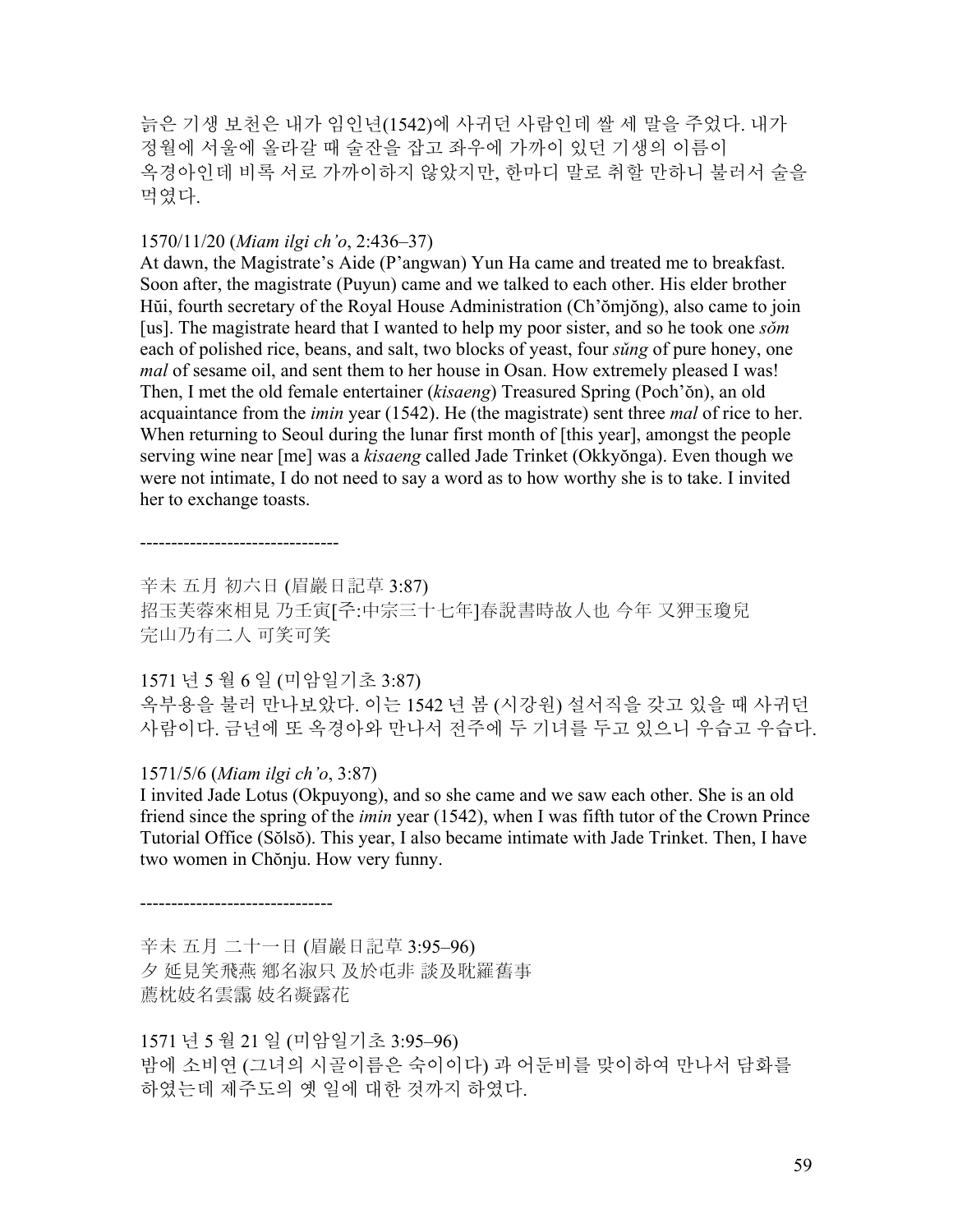수청든 기녀의 이름은 운애인데 기명은 응로화다.

1571/5/21 (*Miam ilgi ch'o*, 3:95–96)

------------------------------

I invited Laughing Flying Swallow (Sobiyŏn) to my place in the evening. Her original name is Sugi. As for Ŏdunbi, she and I conversed, and it was about our old affairs from Cheju Island.28 At bed, Cloud Mist (Unae), whose professional name is Frozen Dew Flower (Ŭngnohwa), served me.

辛未 七月 初十日 (眉巖日記草 3:134) 平生所賞花 不出金和玉 玉色雖堪玩 黃香入心曲 金 謂辛巳金堤上金也

1571 년 7 월 10 일 (미암일기초 3:134) 평생에 꽃을 감상했는데 금과 옥에 벗어나지 않았네 옥색은 비록 잘 즐길만 하지만 황금의 향기는 내 마음 깊이 스며드네 "금"이란 신사금과 제상금이다.

1571/7/10 (*Miam ilgi ch'o*, 3:134) All my life, I have enjoyed the beauty of flowers. Nothing was better than Gold and Jade<sup>29</sup> Although the color of jade is very lovable and enjoyable, Golden fragrance yet penetrates my heart. "Gold (*kŭm*)" refers to Gold of Sinsa Year (Sinsa-kŭm) and Embankment Gold (Chesang-kŭm)

-----------------------------------

 $\overline{a}$ 

辛未 七月 二十七日 (眉巖日記草 3:134) 凝露花及燕相迎 燕不敢近而退

1571 년 7 월 27 일 (미암일기초 3:134) 응로화와 연 (소비연)이 서로 [나를] 맞이하였다. 연(소비연)은 감히 가까이오지 않고 물러갔다.

 $^{28}$  Yu Hŭi-ch'un was first exiled to Cheju Island before being moved to Chongsŏng. Yu probably met Sobiyŏn there.

<sup>29 &</sup>quot;Gold" and "Jade" here refer to *kisaeng* whom Yu knew, such as Jade Lotus (Okpuyong), Jade Trinket (Okkyŏnga), Gold of Sinsa Year (Sinsa-kŭm), and Embankment Gold (Chesang-kŭm).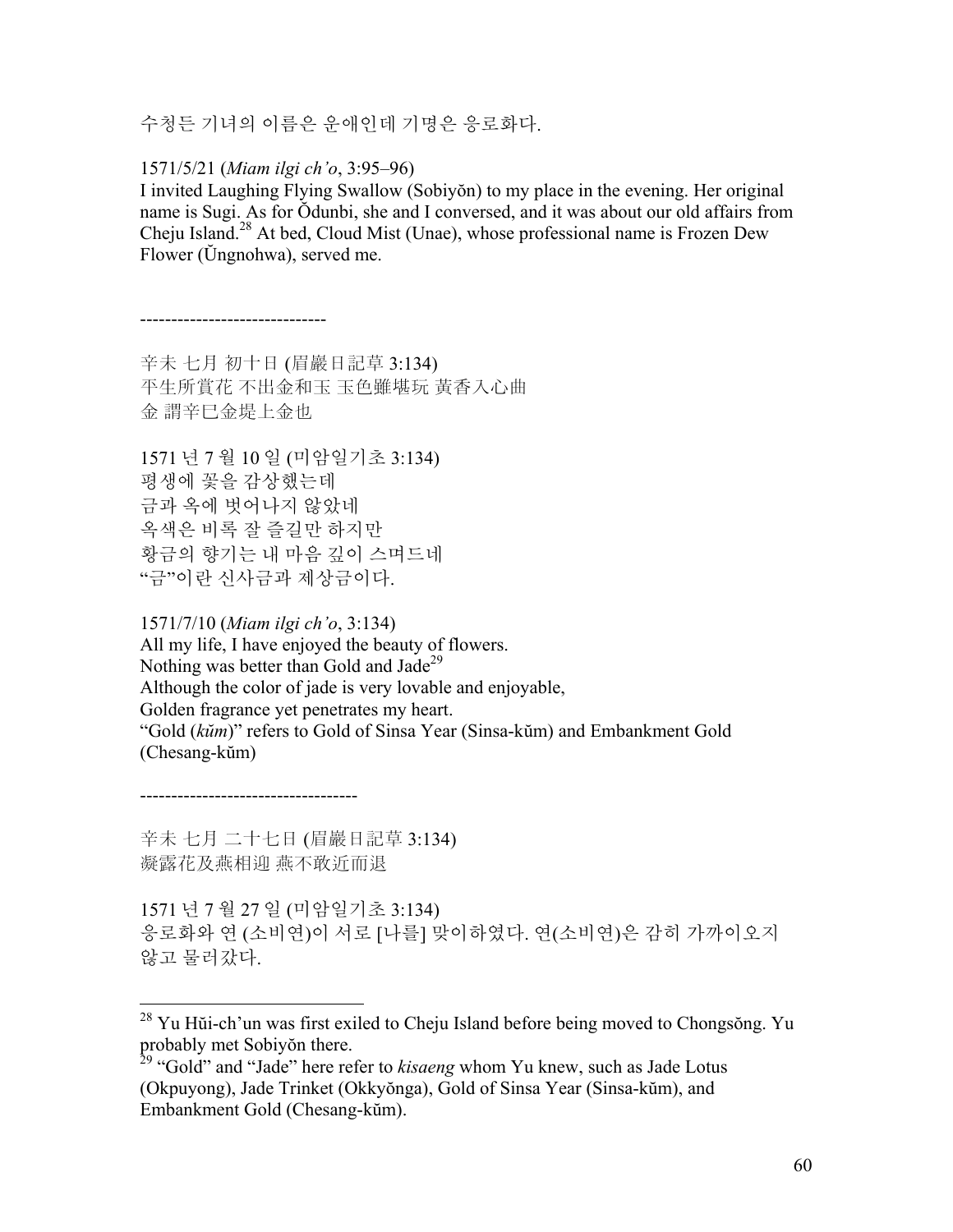1571/7/27 (*Miam ilgi ch'o*, 3:134)

Frozen Dew Flower (Ŭngnohwa) and Swallow (Sobiyŏn) together greeted me. Swallow did not dare come close to me and retired.

----------------------------------

---------------------------------

辛未 九月 初九日 (眉巖日記草 3:156) 玉瓊兒 夢見余贈環繞指云

1571 년 9 월 9 일 (미암일기초 3:156) 옥경아가 꿈에 내가 [그녀에게] 가락지를 끼워주는 것을 보았다고 한다.

1571/9/9 (*Miam ilgi ch'o*, 3:156) In her dream, Jade Trinket (Oggyŏnga) saw that I had placed a ring on her finger.

辛未 九月 十六日 (眉巖日記草 3:159) 玉之瓊矣 溫潤鏗鏘 心乎愛矣 何日忘之

1571 년 9 월 16 일 (미암일기초 3:159) 옥의 아름다운 모습이여. 따뜻하고 윤택이 나며 아름다운 소리가 나니, 마음에 사랑함이여, 어느날 잊으리오.

1571/9/16 (*Miam ilgi ch'o*, 3:159) Beauty of the Jade, Its warmth and luster, its jingle and jangle— Truly the love of my heart: When could I ever forget?

辛未 九月 二十六日 (眉巖日記草 3:164) 笑飛燕·凝露香相迎 所謂雖親不褻狎 余於燕是也

1571 년 9 월 26 일 (미암일기초 3:164) 소비연과 응로향이 서로 나를 맞았다. 이른바 "친하지만 함부러 관계하지 않는다"라는 말이 있는데, 나와 소비연의 관계가 그것이다.

1571/9/26 (*Miam ilgi ch'o*, 3:164)

------------------------------------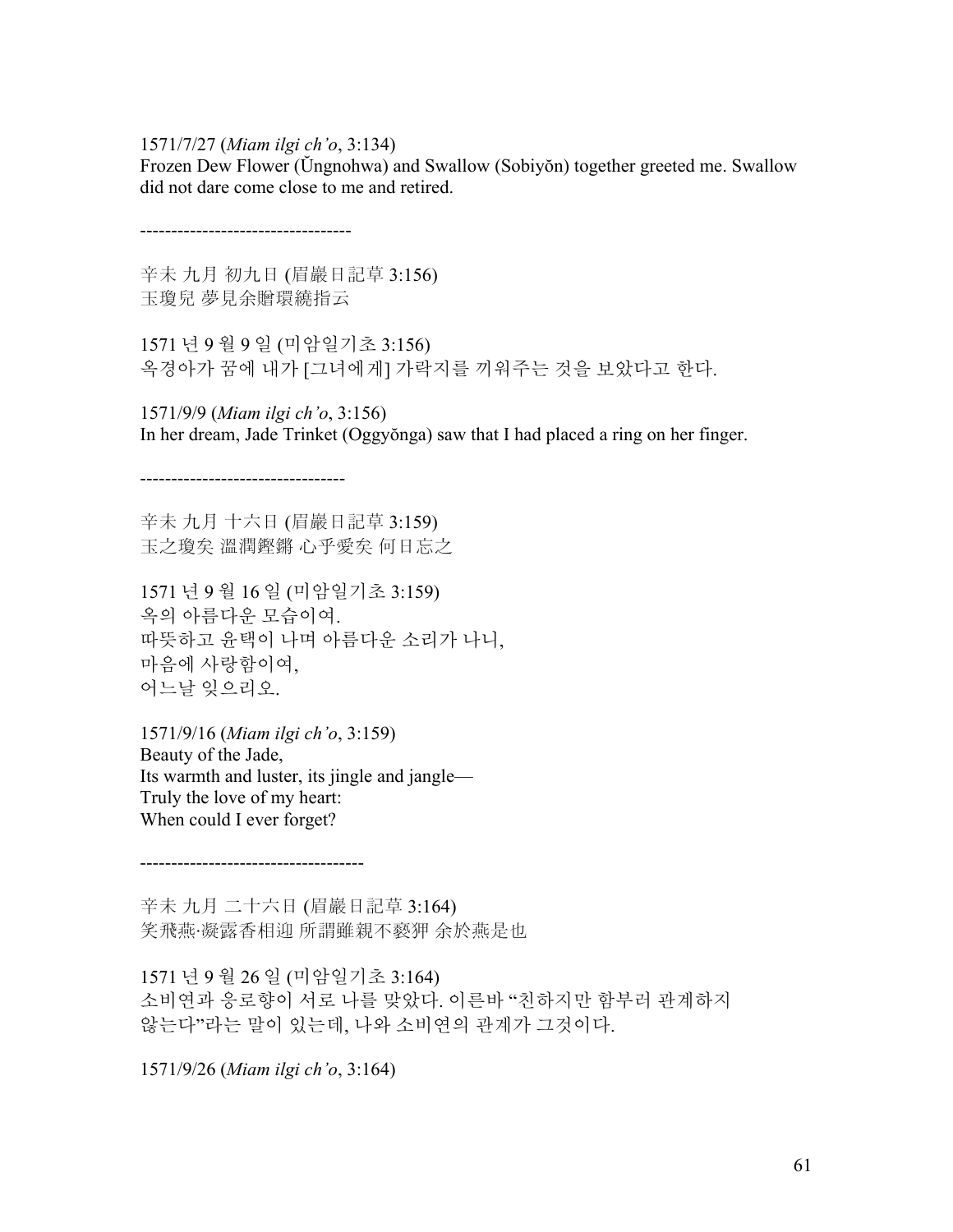Laughing Flying Swallow (Sobiyŏn) and Frozen Dew Fragrance (Ŭngnohyang) greeted me. There is a saying "Close but not indecent." I am like this with Swallow (Sobiyŏn).

----------------------------------

辛未 九月 二十七日 (眉巖日記草 3:165) 與燕談及南平予鏡之事 饋妓生酒 令琡雲乃唱獻

1571 년 9 월 27 일 (미암일기초 3:165) (소비)연과 함께 담화하였는데 남평에서 거울을 준 일에 대해까지 이야기했다. 기생에게 술을 먹이고 숙운으로 하여금 "헌근가"를 부르게 했다.

1571/9/27 (*Miam ilgi ch'o* 3:165)

I had a conversation with Swallow (Sobiyŏn), and our topics included when I gave her a mirror in Namp'yŏng. I offered drinks to professional entertainers. I had Jade-pin Cloud (Sugun) sing "Song of Offering Watercress" (Hŏngŭn-ga). $30$ 

------------------------------------

辛未 九月 二十九日 (眉巖日記草 3:165) 夢交燕吻 又見弓弛

1571 년 9 월 29 일 (미암일기초 3:165) 소비연과 입맞춤하는 꿈을 꾸었다. 또 활이 풀리는 것을 보았다.

1571/9/29 (*Miam ilgi ch'o*, 3:165) I dreamed of kissing Swallow (Sobiyŏn). I also saw my bow slacken.

-----------------------------------

辛未 十月 十八日 (眉巖日記草 3:178) 夕 行首及莫介 宿一房 而不狎

1571 년 10 월 18 일 (미암일기초 3:178) 저녁에 행수(기생) 그리고 막개와 한 방에서 잤지만 함부러 하지 않았다.

1571/10/18 (*Miam ilgi ch'o*, 3:178)

<u>.</u>

 $30$  "Hŏngŭn-ga" is a song composed by Yu Hŭi-ch'un when he was the Chŏlla governor and threw a banquet for Pak Hwa-sun, a royal commissioner, at Chinam Pavilion. See 1571/5/12 (*Miam ilgi ch'o*, 3:91). As in the story in *Lu shi chun qiu* 劉氏春秋, saying, "Rustics like to offer watercress to the king," this song also expresses Yu's loyalty toward the king.